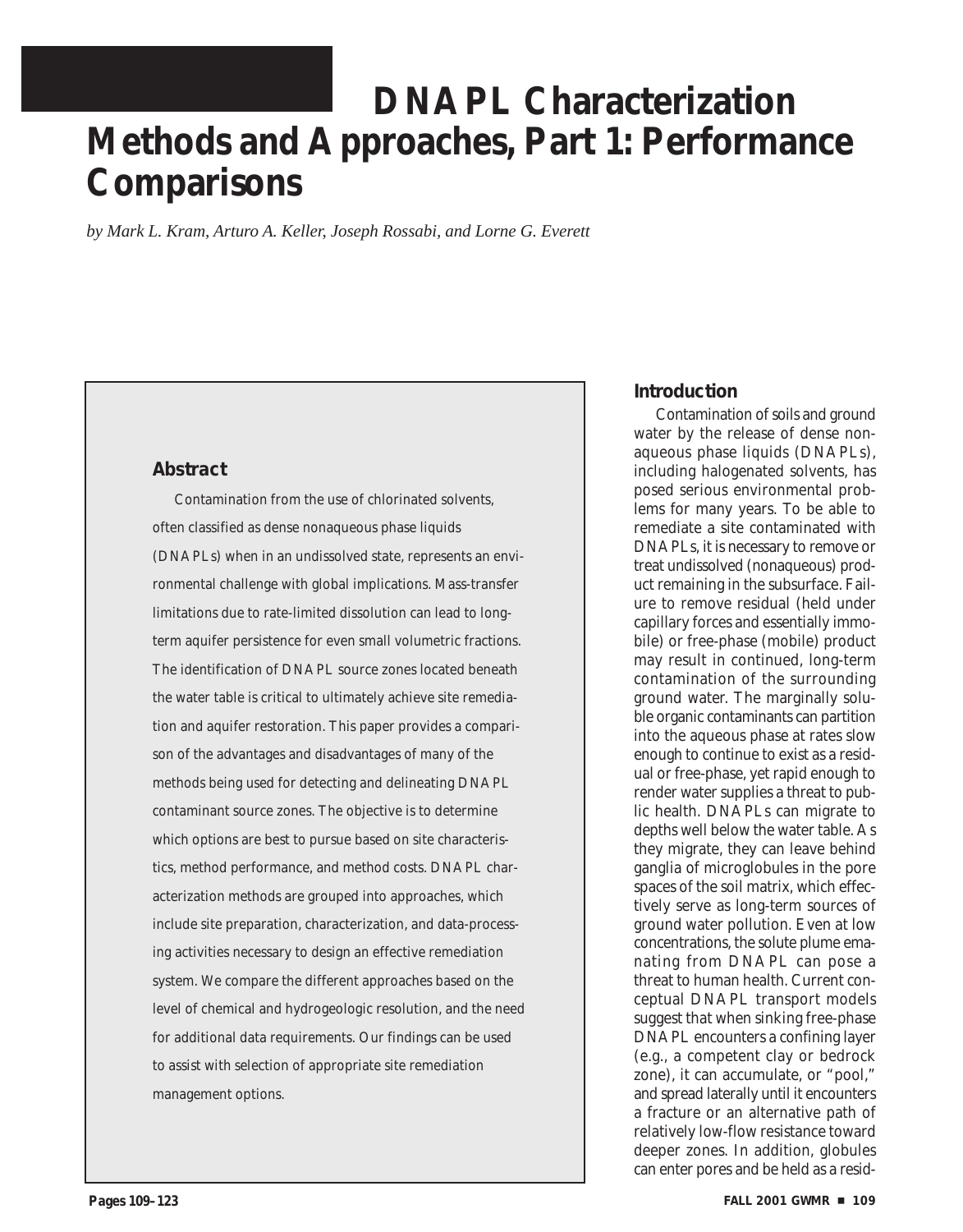ual phase in capillary suspension. This complex mode of subsurface transport results in unpredictable heterogeneous distribution of nonaqueous product that is difficult to delineate. The current lack of appropriate methods for detecting and delineating widely dispersed microglobules of DNAPL product has been identified as one of the most significant challenges limiting effective cleanup of sites contaminated with these pollutants (Feenstra et al. 1996).

This paper compares a number of approaches and methods used to detect and delineate DNAPL contaminant source zones. In addition, a cost comparison using several synthetic site scenarios will be presented in a companion article (Kram et al. 2001b). This comparison can then be used by site managers to help determine the most appropriate approach for their specific site.

A distinction between specific methods and site management approaches is necessary when comparing options. An approach, identified by a method descriptor (such as "soil gas survey" or "surface geophysics," etc.), implies a number of activities that include the specific site characterization method as part of the overall characterization effort as well as the necessary site preparation and dataprocessing activities, and in many instances additional characterization methods (e.g., confirmation sampling). Selected methods are grouped into approaches that represent site management options for achieving cost-effective DNAPL source zone characterization. Inherent in these characterization approaches will be the goal of identifying and quantifying lithologic and chemical site characteristics that lead to effective remediation design alternatives.

Environmental characterization efforts for contaminated sites typically evolve through a series of stages. Initially no information is available. We will refer to this stage as  $t_0$ . At  $t_1$ , some preliminary (generally nonintrusive) information becomes available that indicates the potential for risks associated with contaminant exposure. This information would include data typically contained in a preliminary site assessment. At  $t<sub>2</sub>$ , data collection activities related to subsurface characterization are sufficient to initiate design of a remediation system. At  $t<sub>3</sub>$ , the site is considered remediated and monitoring is established to determine whether there is further risk. At  $t_4$ , monitoring ceases and regulatory closure is achieved, thereby requiring no further action. The approaches discussed in this paper comprise multiple methods applied in a logical sequence with the goal of reaching stage  $t<sub>2</sub>$ .

# **Descriptions of DNAPL Site Characterization Methods**

The methods described in this section were selected because they have demonstrated potential for successful DNAPL source zone delineation at several sites. Some of the methods have been extensively tested (e.g., sample collection and analysis, soil gas surveys, seismic, and other geophysical surveys), while others are considered relatively new techniques (e.g., FLUTe, ultraviolet [UV] fluorescence using a cone penetrometer, and precision injection extraction [PIX]). Brief descriptions of the methods investigated in this effort are presented. Table 1 identifies positive and negative attributes associated with each of these characterization methods and pertinent references for obtaining additional information.

#### **Baseline Methods**

The baseline characterization method typically consists of sample collection during drilling operations. For simplicity, we consider 5-foot (1.5 m) depth intervals, without making this a recommendation. Samples are typically collected using conventional drilling equipment and are analyzed using EPA-approved methods for identifying volatile organic compounds (VOCs). Because VOCs can be rapidly liberated during handling and transport, this can lead to an underestimation of the actual concentration.

Several actions can be taken to improve the baseline method:

- Samples can be immediately immersed in methanol to inhibit the amount of volatilization due to handling and transport.
- Samples can be subject to field "shake tests" in which density differences between the relatively heavier DNAPL and water are qualitatively identified.
- Samples can be exposed to UV fluorescence with a portable meter to qualitatively identify potential fluorophores in an oil phase.
- Sudan IV or Oil Red O dye can be added to samples, which turn orange-red in the presence of NAPL, to qualitatively identify separate phases.
- Soil vapors and cutting fluids generated while drilling can be analyzed.
- Soils, fluids, and vapors within a cavity or along a trenched wall of a test pit can be analyzed.
- ● A small amount of soil or water can be placed in a container that is immediately sealed, equilibrated, and a sample of the vapors that have partitioned into the headspace portion in the container can be analyzed (EPA Method 5021).

The baseline method and variations previously described can be useful for identifying DNAPL source areas as long as the samples are collected from appropriate locations. Because the DNAPL may be present as extremely small globules, locating source zones with a 5 foot (1.5 m) sampling frequency can have a low probability of success. As the sampling frequency is increased, the probability of detection increases, but the cost also increases significantly. This site characterization approach may not provide sufficient information to reach the  $t<sub>2</sub>$ stage. Permeability tests, well installations, and evaluation of residual-phase versus free-phase product may be necessary, depending on site conditions and initial findings.

Pore water concentration can be used to evaluate whether constituent concentrations exhibited by the pore water and soil are indicative of DNAPL presence (Pankow and Cherry 1996). If the pore water concentration for a given sample is near the solubility limit of the component in water (or the estimated effective solubility of a particular component from a mixture), DNAPL is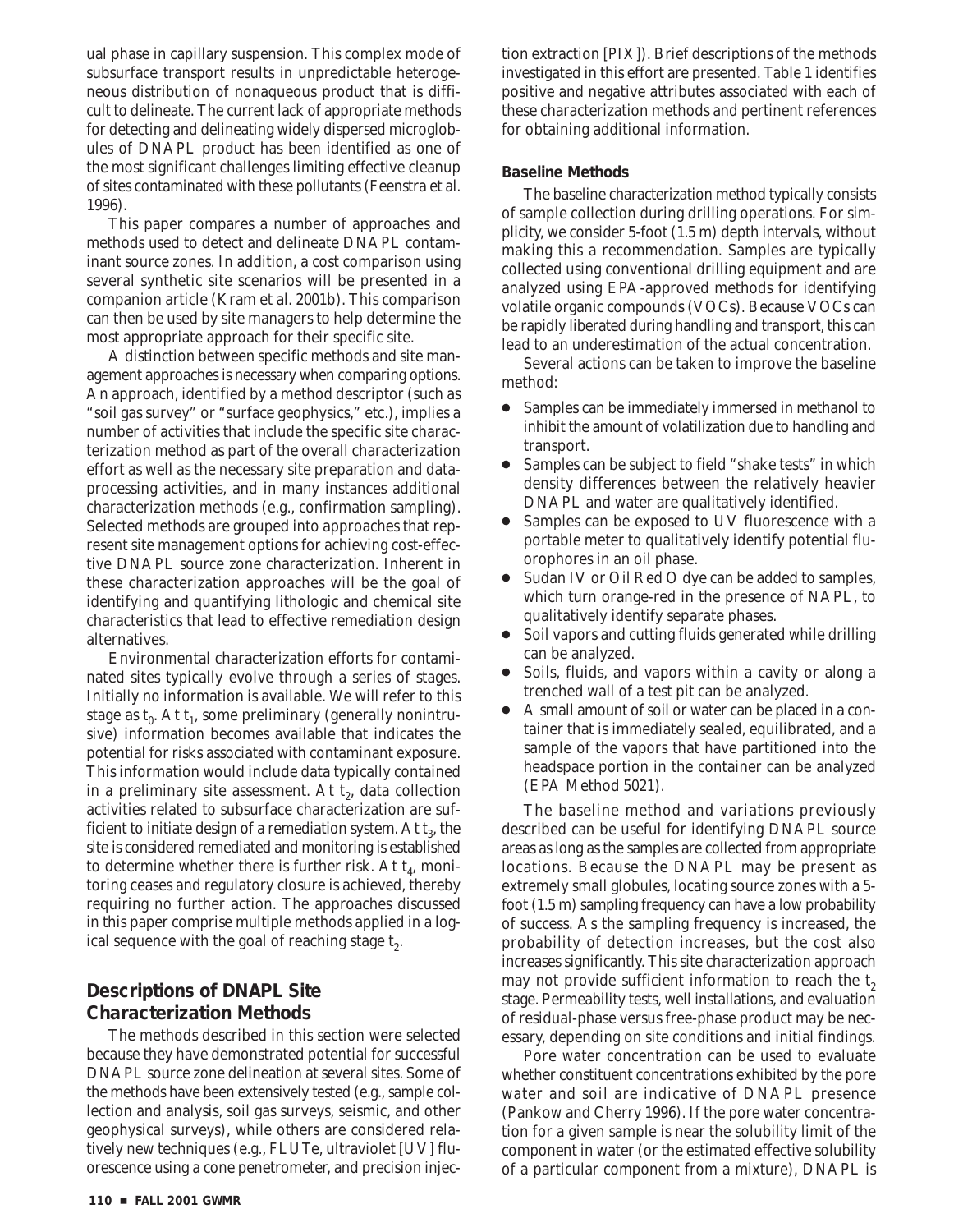presumed to be located within the vicinity of the sample collection location. The largest uncertainty in pore water concentration is generally caused by uncertainty in the estimate of the water-soil partition coefficient, which depends on the fraction of organic carbon content present, the octanol-water partition coefficient for the compound of interest, and complications due to unaccountable sorption, intergranular diffusion, dissolved organic matter, and cosolvency. Using equilibrium calculations, Feenstra et al. (1991) show that for soil concentrations greater than several hundred mg/kg (parts per million) TCE in a sandy soil, the majority of the component is present in the DNAPL phase. Since several components are generally present, solubility estimates are not easy to determine with a high level of certainty. In addition, ground water flow rate variations produce widely varying dissolved component concentrations adjacent to NAPL. Therefore, there is a significant need to search for direct NAPL detection methods.

#### **Soil-Gas Surveys**

Soil-gas surveys have been used successfully to screen DNAPL sites for more than a decade (Marrin 1988; Marrin and Kerfoot 1988). Soil-gas surveys consist of insertion of soil-vapor collection devices into the subsurface, most commonly using a direct-push approach, application of a slight vacuum to the soil, collection of a vapor sample, and on-site measurement of VOCs using a gas chromatograph. Because these methods can be used only in the vadose zone, they are typically used to try to identify DNAPL release areas.

Using soil-gas surveys as the main component of a site characterization approach may not be sufficient to reach the  $t_2$  stage. Geologic profiles, permeability tests, well installations, and evaluation of residual-phase versus free-phase product may be necessary depending on site conditions and initial findings. Soil-gas survey data can help determine preferred locations for intrusive characterization methods beneath the water table.

#### **Partitioning Interwell Tracer Tests**

The partitioning interwell tracer test (PITT) is based on transport properties of several tracers, each with different partitioning characteristics (Jin et al. 1995). A forced flow field is established to transport tracers through a specific volume of aquifer investigated. A suite of tracers is introduced to the subsurface within a target DNAPL zone and recovered from a different location, typically using injection and recovery wells. At least one of the tracers is nonreactive (e.g., nonpartitioning and nonabsorbing) with respect to the DNAPL organic liquid, while the other tracers partition, to various levels, into the organic liquid. The organic liquids detain the partitioning tracers and retard their migration, thereby leading to differential recovery times corresponding to the strength of partitioning and amount of DNAPL encountered (Nelsen et al. 1999).

In practice, identification of a DNAPL zone is necessary prior to setting up the PITT using other types of characterization methods. Breakthrough curves depicting concentration versus time for a particular recovery well are generated for each tracer. The conservative, nonabsorbing tracer is initially recovered, followed by the partitioning tracers. DNAPL saturation calculations depend on determination of a retardation factor for each tracer, which is typically calculated using a comparative moment analysis with the nonreactive tracer (Jin et al. 1995).

Partition coefficient variability due to differences in NAPL composition can introduce errors in the estimation of NAPL saturation (Dwarakanath et al. 1999). It is also important to recognize that thin fractures in karst, clays, or crystalline rocks can skew the results due to random migration in fractured media (Keller et al. 2000).

An approach that includes the PITT technique requires several additional components to reach the  $t<sub>2</sub>$ stage (e.g., preliminary identification and location of DNAPL zones, confirmation efforts, hydrologic control, post-PITT modeling, etc.). However, because saturation volumes can be estimated, the method provides more detailed information for remedial design and evaluation of remedial effectiveness, provided the site lithology is appropriate (e.g., of medium to high permeability with low levels of organic matter).

#### **Radon Flux Rates**

Radon-222 (Rn-222) is often present as a dissolved gas in subsurface fluids. Rn-222 is a naturally occurring, chemically inert radioactive gas resulting from the decay of uranium-238. As with several of the tracers used in the PITT approach, Rn-222 has a strong preferential affinity to organic fluids relative to water. By observing a relative deficit in the aqueous Rn-222 concentration, one can surmise that partitioning into a NAPL phase has occurred (Semprini et al. 1998). The Rn-222 concentration within a NAPL-contaminated zone decreases compared to a background value as the NAPL saturation increases. Due to preferential partitioning into the NAPL phase, Rn-222 is retarded more in the presence of NAPL. According to the model, as residual NAPL saturation increases, Rn-222 concentration in the ground water adjacent to the NAPL will greatly decrease relative to the background Rn-222 concentrations. This implies high sensitivity with respect to identification of suspected DNAPL locations, whereby even small quantities of residual NAPL will lead to a significant Rn-222 deficit. Although useful as a DNAPL source zone screening and characterization method, the effect of remediation can be gauged by monitoring Rn-222 concentrations in the treatment zone. Increases in Rn-222 concentration can provide a semiquantitative estimate of the NAPL removed.

As with the PITT method, an approach that includes the Rn-222 flux rate technique requires several additional components to reach the  $t_2$  stage (e.g., preliminary identification and location of DNAPL zones, background radon concentration distribution and variations, possible well installations, confirmation efforts, etc.). Because Rn-222 is already present in the subsurface, there is no need to inject materials. The technique affords detailed information that can be used for remedial design and evaluation of remedial effectiveness as long as Rn-222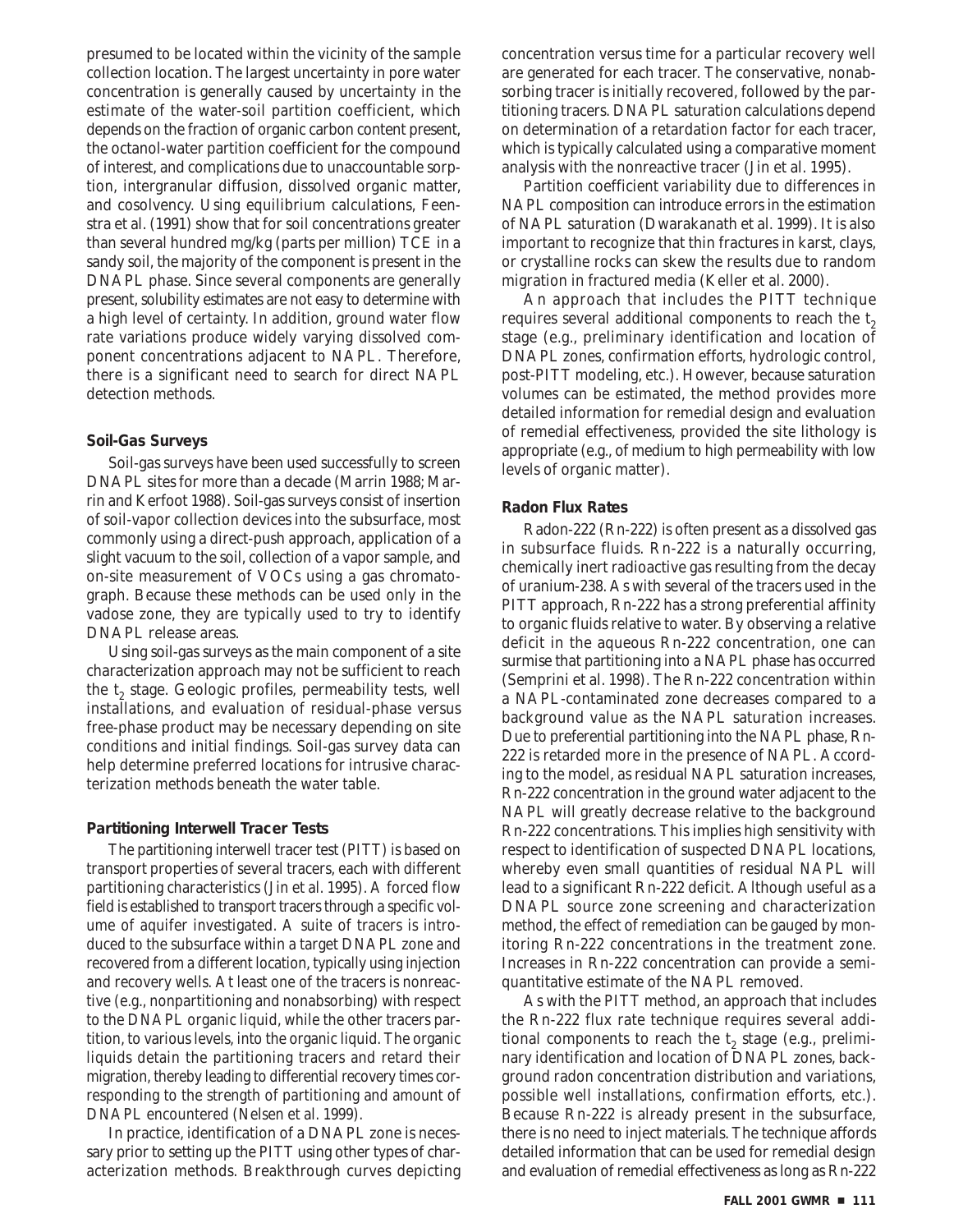#### **Table 1 DNAPL Site Characterization Methods**

| DIVAPL SHE CHaracterization Methods                                                                                               |                                                                                                                                                                                                                                                      |                                                                                                                                                                                                                                                                                                                                                                                                                                                                                                                                                        |                                                                                  |
|-----------------------------------------------------------------------------------------------------------------------------------|------------------------------------------------------------------------------------------------------------------------------------------------------------------------------------------------------------------------------------------------------|--------------------------------------------------------------------------------------------------------------------------------------------------------------------------------------------------------------------------------------------------------------------------------------------------------------------------------------------------------------------------------------------------------------------------------------------------------------------------------------------------------------------------------------------------------|----------------------------------------------------------------------------------|
| <b>Methods</b>                                                                                                                    | <b>Advantages</b>                                                                                                                                                                                                                                    | <b>Disadvantages</b>                                                                                                                                                                                                                                                                                                                                                                                                                                                                                                                                   | <b>References</b>                                                                |
| 1a. Baseline methods: disposal<br>witness                                                                                         | Direct evidence via observa-<br>tion of disposal incident                                                                                                                                                                                            | Best-guess approach for sam-<br>pling location/depth<br>Volume not easily quantifiable<br>Generally small source<br>quantities                                                                                                                                                                                                                                                                                                                                                                                                                         | Cohen and Mercer 1993; Pankow<br>and Cherry 1996                                 |
| 1b. Baseline methods: chemical<br>analysis of soil, rock and water<br>samples (including fault planes<br>in consolidated regimes) | Direct evidence<br>Vertically continuous soil sam-<br>ples can lead to reliable identi-<br>fication<br>UV fluorescence, soil/water<br>$\bullet$<br>shake tests, shake tests with<br>hydrophobic dyes, sponge cor-<br>ing, and swab tests can be used | Lack of reliable sampling<br>methodology<br>Best-guess approach for sam-<br>$\bullet$<br>pling location/depth and<br>spacing<br>Subsample selection for analy-<br>sis can be biased<br>Potential for loss of volatiles;<br>Improper collection methods<br>$\bullet$<br>can lead to vertical migration<br>of contaminants<br>Drilling fluids (including air)<br>can sometimes result in loss of<br>DNAPLs before samples are<br>recovered<br>Logistics for handling and<br>transferring consolidated rock<br>or cohesive clay samples can<br>be complex | Cohen et al. 1992; Cohen and<br>Mercer 1993; Pankow and Cherry<br>1996; MSE 2000 |
| 1c. Baseline methods: visual field<br>evidence                                                                                    | Direct evidence via soil and<br>$\bullet$<br>fluid centrifuge, dye enhance-<br>ment, or field analytical results                                                                                                                                     | Best-guess approach for sam-<br>pling location/depth<br>Volume not quantifiable<br>$\bullet$<br>Small source quantities require<br>$\bullet$<br>careful cm by cm examination                                                                                                                                                                                                                                                                                                                                                                           | Cohen and Mercer 1993; Pankow<br>and Cherry 1996                                 |
| 1d. Baseline methods: enhanced<br>visual identification: shake-<br>tests                                                          | Direct evidence                                                                                                                                                                                                                                      | Best-guess approach for sam-<br>pling location/depth<br>Volume not easily quantifiable                                                                                                                                                                                                                                                                                                                                                                                                                                                                 | Cohen et al. 1992; Cohen and<br>Mercer 1993; Pankow and Cherry<br>1996           |
| 1e. Baseline methods: enhanced<br>visual I.D.: UV fluorescence<br>w/portable light                                                | Indirect evidence (commin-<br>gled NAPL source)                                                                                                                                                                                                      | Best-guess approach for sam-<br>pling location/depth<br>Volume not easily quantifiable<br>Can have false positives                                                                                                                                                                                                                                                                                                                                                                                                                                     | Cohen et al. 1992; Pankow and<br>Cherry 1996                                     |
| 1f. Baseline methods: enhanced<br>visual I.D.: dye addition<br>w/Sudan IV or Oil Red O                                            | Direct evidence<br>Excellent screening tool<br>$\bullet$                                                                                                                                                                                             | Best-guess approach for sam-<br>pling location/depth<br>Volume not easily quantifiable<br>Sudan IV listed as a possible<br>mutagen<br>Soil type and moisture condi-<br>tion may influence accuracy<br>Qualitative                                                                                                                                                                                                                                                                                                                                      | Cohen et al. 1992; Cohen and<br>Mercer 1993; Pankow and Cherry<br>1996           |
| 1g. Baseline methods: vapor<br>analysis while sampling sedi-<br>ments or drilling                                                 | Indirect evidence (while<br>$\bullet$<br>drilling or via head headspace<br>analysis of samples) if readings<br>of 1000 to 2000 ppm vapor<br>(may infer DNAPL)                                                                                        | Questionable vertical control<br>Water can skew or inhibit<br>$\bullet$<br>volatile detection<br>False positives due to equip-<br>ment exhaust possible<br>Could liberate volatile con-<br>stituents if sample integrity is<br>disrupted<br>Semiquantitative<br>٠<br>Drilling can lead to vertical<br>migration of contaminants                                                                                                                                                                                                                        | Cohen and Mercer 1993; Pankow<br>and Cherry 1996                                 |
| 1h. Baseline methods: drilling<br>water analysis                                                                                  | Indirect evidence<br>Can help to avoid drilling<br>through vertical lithologic<br><b>barriers</b>                                                                                                                                                    | Questionable vertical control<br>Concentrations can be diluted<br>Not quantifiably representa-<br>$\bullet$<br>tive of subsurface conditions<br>Some drilling methods not<br>٠<br>capable of yielding water sam-<br>ples that reflect composition of<br>ground water<br>Drilling can lead to vertical<br>migration of contaminants                                                                                                                                                                                                                     | Taylor and Serafini 1988; Cohen<br>and Mercer 1993; Pankow and<br>Cherry 1996    |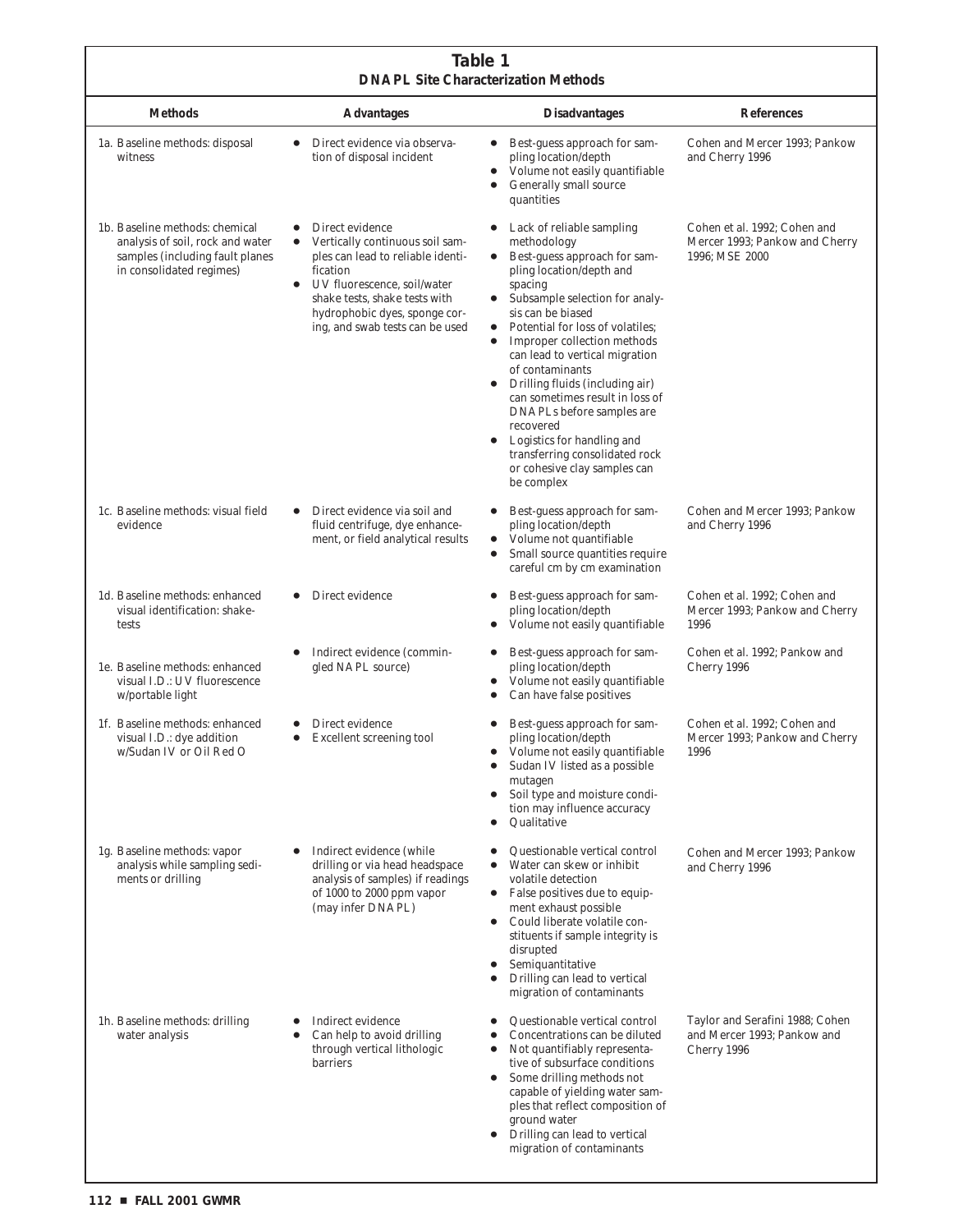| Table 1 (continued)                       |                                                                                                                                                                                                                                                                    |                                                                                                                                                                                                                                                                                                                                                                                                                                                                                                                                                                                                                                                                                               |                                                                                                                                                                                                                                            |
|-------------------------------------------|--------------------------------------------------------------------------------------------------------------------------------------------------------------------------------------------------------------------------------------------------------------------|-----------------------------------------------------------------------------------------------------------------------------------------------------------------------------------------------------------------------------------------------------------------------------------------------------------------------------------------------------------------------------------------------------------------------------------------------------------------------------------------------------------------------------------------------------------------------------------------------------------------------------------------------------------------------------------------------|--------------------------------------------------------------------------------------------------------------------------------------------------------------------------------------------------------------------------------------------|
| <b>Methods</b>                            | <b>Advantages</b>                                                                                                                                                                                                                                                  | <b>Disadvantages</b>                                                                                                                                                                                                                                                                                                                                                                                                                                                                                                                                                                                                                                                                          | <b>References</b>                                                                                                                                                                                                                          |
| 1. Baseline methods: observation<br>wells | Direct evidence if product<br>$\bullet$<br>recovered<br>Indirect evidence if concentrated<br>$\bullet$<br>dissolved phase constituents are<br>detected (see Backtracking Dis-<br>solved VOC Concentrations in<br>Wells)                                            | Difficult to determine<br>DNAPL volume and vertical<br>distribution<br>DNAPL may not easily flow<br>$\bullet$<br>into well, especially if present<br>at residual saturation, or if<br>hydraulic potential of DNAPL<br>is insufficient to overcome<br>capillary pressure in the filter<br>pack<br>Relatively large DNAPL vol-<br>umes must enter the boring to<br>be detected in wells<br>DNAPLs that enter annulus<br>may exit boring below end cap<br>if formation is permeable lead-<br>ing to vertical transmission of<br>contaminants without detec-<br>tion in the well<br>Sampling from bottom of the<br>well can be logistically chal-<br>lenging                                      | Cohen and Mercer, 1993; Pankow<br>and Cherry, 1996                                                                                                                                                                                         |
| 1. Baseline methods: test pits            | Direct evidence based on obser-<br>vation of materials while exca-<br>vating<br>Can be good for obtaining<br>$\bullet$<br>detailed lithologic information<br>Can observe relationship<br>$\bullet$<br>between DNAPL distribution<br>and lithologic characteristics | Difficult to determine DNAPL<br>volume and vertical distribution<br>DNAPL may not easily flow into<br>$\bullet$<br>pit<br>Depth limited (to approximately<br>$5$ to $8$ m bgs)<br>Can be difficult to keep pit open<br>$\bullet$<br>in saturated conditions<br>Potentially hazardous working<br>conditions                                                                                                                                                                                                                                                                                                                                                                                    | Pankow and Cherry 1996                                                                                                                                                                                                                     |
| 2. Soil-gas surveys                       | Indirect evidence based on VOC<br>٠<br>detection in vadose zone<br>Very high concentrations<br>$\bullet$<br>(approaching saturated vapor<br>concentrations) may be indica-<br>tive of DNAPLs present in<br>vadose zone adjacent to the<br>sampling point           | Subaqueous DNAPL may not<br>٠<br>easily volatilize<br>Not generally depth specific due<br>to migration characteristics of<br>materials<br>Preferential pathways can lead to<br>misinterpretation<br>Poor correlations between soil<br>gas concentration and soil con-<br>centrations<br>False negatives possible since<br>$\bullet$<br>vapor concentrations can rapidly<br>decline due to transport by<br>diffusion                                                                                                                                                                                                                                                                           | Marrin 1988; Marrin and Kerfoot<br>1988; Cohen and Mercer 1993                                                                                                                                                                             |
| 3. Partitioning interwell tracer<br>tests | Indirect evidence<br>Can be used for volume esti-<br>mates and evaluation of reme-<br>diation method efficiency                                                                                                                                                    | Tracer migration may follow dif-<br>٠<br>ferent pathway than DNAPL<br>Split flowpaths and meandering<br>$\bullet$<br>can lead to inaccurate measure-<br>ments<br>In organic rich soils, may have<br>٠<br>partitioning into organics other<br>than DNAPL<br>Inadequate tracer detection lim-<br>its may lead to underestimation<br>of NAPL saturations, especially<br>in low permeability layers<br>Tracers may not partition out of<br>$\bullet$<br>solution in low permeability soils<br>that inhibit ground water flow<br>Porous-media heterogeneity and<br>$\bullet$<br>variable DNAPL saturation can<br>decrease accuracy<br>An inferential volume integrat-<br>$\bullet$<br>ing estimate | Jin et al. 1995; Nelson and<br>Brusseau 1996; Burt et al. 1998;<br>Payne et al. 1998; Meinardus et al.<br>1998; Knox et al., 1998; Annable<br>et al. 1998; Nelson et al. 1999;<br>Dwarakanath et al. 1999; Wise<br>1999; Yoon et al. 1999. |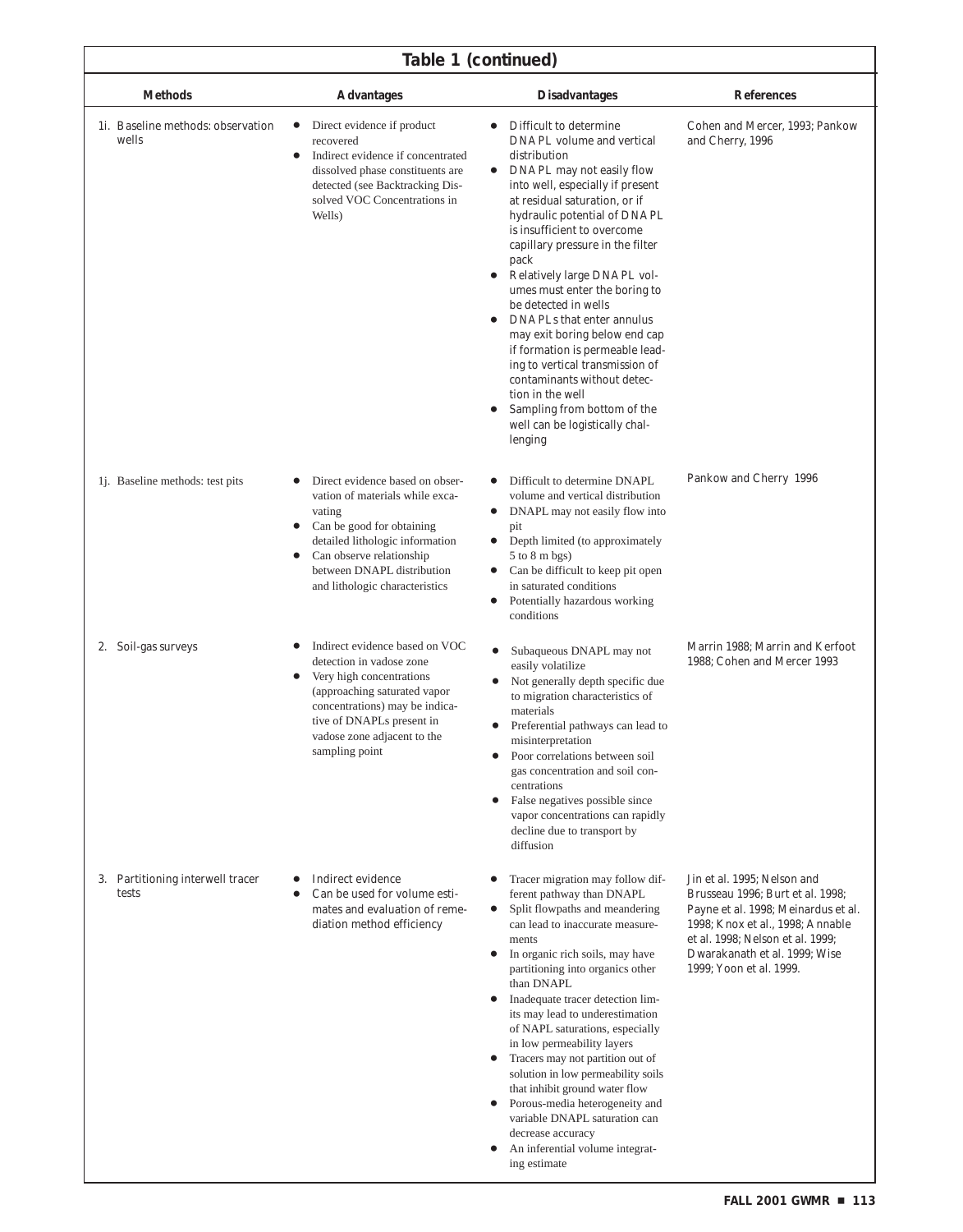# **Table 1 (continued)**

٦

| <b>Methods</b>                                             | <b>Advantages</b>                                                                                                                                                                                                                                                                                                                                                                                                                                                                                                                                                                                                                                                                                                                                                                                                                                                                                                                                                                                                                                                                                                                                                                                                                                                                           | <b>Disadvantages</b>                                                                                                                                                                                                                                                                                                                                                                                                                                                                                                                                                                                                                                                                                                                                                                                                                                                                                                                                                                                                                                   | <b>References</b>                                                                                                                                                              |
|------------------------------------------------------------|---------------------------------------------------------------------------------------------------------------------------------------------------------------------------------------------------------------------------------------------------------------------------------------------------------------------------------------------------------------------------------------------------------------------------------------------------------------------------------------------------------------------------------------------------------------------------------------------------------------------------------------------------------------------------------------------------------------------------------------------------------------------------------------------------------------------------------------------------------------------------------------------------------------------------------------------------------------------------------------------------------------------------------------------------------------------------------------------------------------------------------------------------------------------------------------------------------------------------------------------------------------------------------------------|--------------------------------------------------------------------------------------------------------------------------------------------------------------------------------------------------------------------------------------------------------------------------------------------------------------------------------------------------------------------------------------------------------------------------------------------------------------------------------------------------------------------------------------------------------------------------------------------------------------------------------------------------------------------------------------------------------------------------------------------------------------------------------------------------------------------------------------------------------------------------------------------------------------------------------------------------------------------------------------------------------------------------------------------------------|--------------------------------------------------------------------------------------------------------------------------------------------------------------------------------|
| 4. Radon flux rates                                        | Indirect evidence based on<br>٠<br>aqueous Rn concentration<br>deficits due to partitioning into<br>organic phase<br>Rapid equilibration of Rn<br>Passive sampling (as opposed<br>to injection)<br>Can assist with evaluation of<br>remedial effectiveness                                                                                                                                                                                                                                                                                                                                                                                                                                                                                                                                                                                                                                                                                                                                                                                                                                                                                                                                                                                                                                  | Logistically difficult<br>$\bullet$<br>Lack of reliable sampling<br>methodology<br>Specialized sampling and ana-<br>$\bullet$<br>lytical procedures required<br>Site-specific NAPL to water<br>$\bullet$<br>Rn-222 partition coefficients<br>difficult to obtain<br>Best-guess aproach for sam-<br>٠<br>pling location/depth<br>Areas displaying highly vari-<br>$\bullet$<br>able background Rn concen-<br>trating may prove challenging<br>Geologic factors may lead to<br>$\bullet$<br>low correlation between Rn<br>concentration and NAPL<br>presence                                                                                                                                                                                                                                                                                                                                                                                                                                                                                             | Semprini et al. 1998                                                                                                                                                           |
| 5. Backtracking using dissolved<br>concentrations in wells | Indirect evidence provided<br>conditions are ideal (signifi-<br>cant source volume; conditions<br>conducive to impede dissolved<br>contaminant degradation)<br>Spatial distribution of dis-<br>solved materials can some-<br>times provide information<br>about spatial distribution of<br><b>DNAPL</b><br>10% or 1% of saturated aque-<br>ous concentration "rules of<br>thumb" have been suggested<br>for inferring the presence of a<br>DNAPL phase<br>If ground water samples are<br>collected in close proximity to<br>DNAPL zones and monitoring<br>well intake zone is comparable<br>to the size of the DNAPL<br>residual zone, rule of thumb<br>dissolved concentrations can<br>be expected<br>Saturated concentrations in<br>ground water found only<br>immediately above the source<br>and in a thin layer at the eleva-<br>tion of the source in the near-<br>downgradient area<br>Drive-point devices used to<br>$\bullet$<br>collect detailed vertical pro-<br>files of dissolved concentra-<br>tions provide the highest prob-<br>ability for detecting peak<br>concentrations<br>Extreme temporal variations<br>$\bullet$<br>in dissolved concentrations<br>observed in a monitoring well<br>may indicate that the well is<br>located along the margin of<br>dissolved plume | Concentrations may not be.<br>٠<br>indicative of how close to<br>source sample was collected<br>Lower than 1% of effective<br>$\bullet$<br>aqueous solubility concentra-<br>tions do not preclude the pres-<br>ence of NAPL<br>Active sampling, spacing of<br>٠<br>monitoring wells, and well<br>screen length may dilute con-<br>centrations<br>The 1% "rule of thumb" must<br>٠<br>be cautiously applied since the<br>dissolved plume emanating<br>from large source zones may<br>exhibit dissolved concentra-<br>tions above 1% for a substan-<br>tial distance downgradient of<br>source<br>• Best-guess approach for sam-<br>pling location/depth<br>• Conventional monitoring wells<br>not likely to allow for detec-<br>tion of peak dissolved concen-<br>trations at DNAPL sites since<br>well screens are generally too<br>long, not placed in proper<br>locations, and in insufficient<br>quantity<br>Highly conductive zones can<br>$\bullet$<br>demonstrate lower concent-<br>rations in coarse-grained<br>materials that are well flushed | Feenstra and Cherry 1988; Feenstra<br>et al. 1991; Newell and Ross 1991;<br>Cohen and Mercer 1993; Johnson<br>and Pankow 1992; Anderson et al.<br>1992; Pankow and Cherry 1996 |
| 6. Surface geophysics                                      | Indirect evidence based on<br>potential migration pathways<br>May provide direct evidence<br>based on acoustic or electro-<br>magnetic contrasts provided<br>that conditions are ideal (sig-<br>nificant product volumes; suf-<br>ficient contrasts between<br>source area and background)                                                                                                                                                                                                                                                                                                                                                                                                                                                                                                                                                                                                                                                                                                                                                                                                                                                                                                                                                                                                  | Anomalies may not be indica-<br>$\bullet$<br>tive of contrasts between<br>source area and background<br>Depths to suspected source<br>$\bullet$<br>zones not known without<br>intrusive "truth-shots"<br>Resolution not adequate to<br>$\bullet$<br>detect ganglia on a cm scale<br>or less<br>• Cultural interference possible                                                                                                                                                                                                                                                                                                                                                                                                                                                                                                                                                                                                                                                                                                                        | Cohen and Mercer 1993; Pankow<br>and Cherry 1996; Adams et al. 1998;<br>Sinclair and Kram 1998                                                                                 |

Г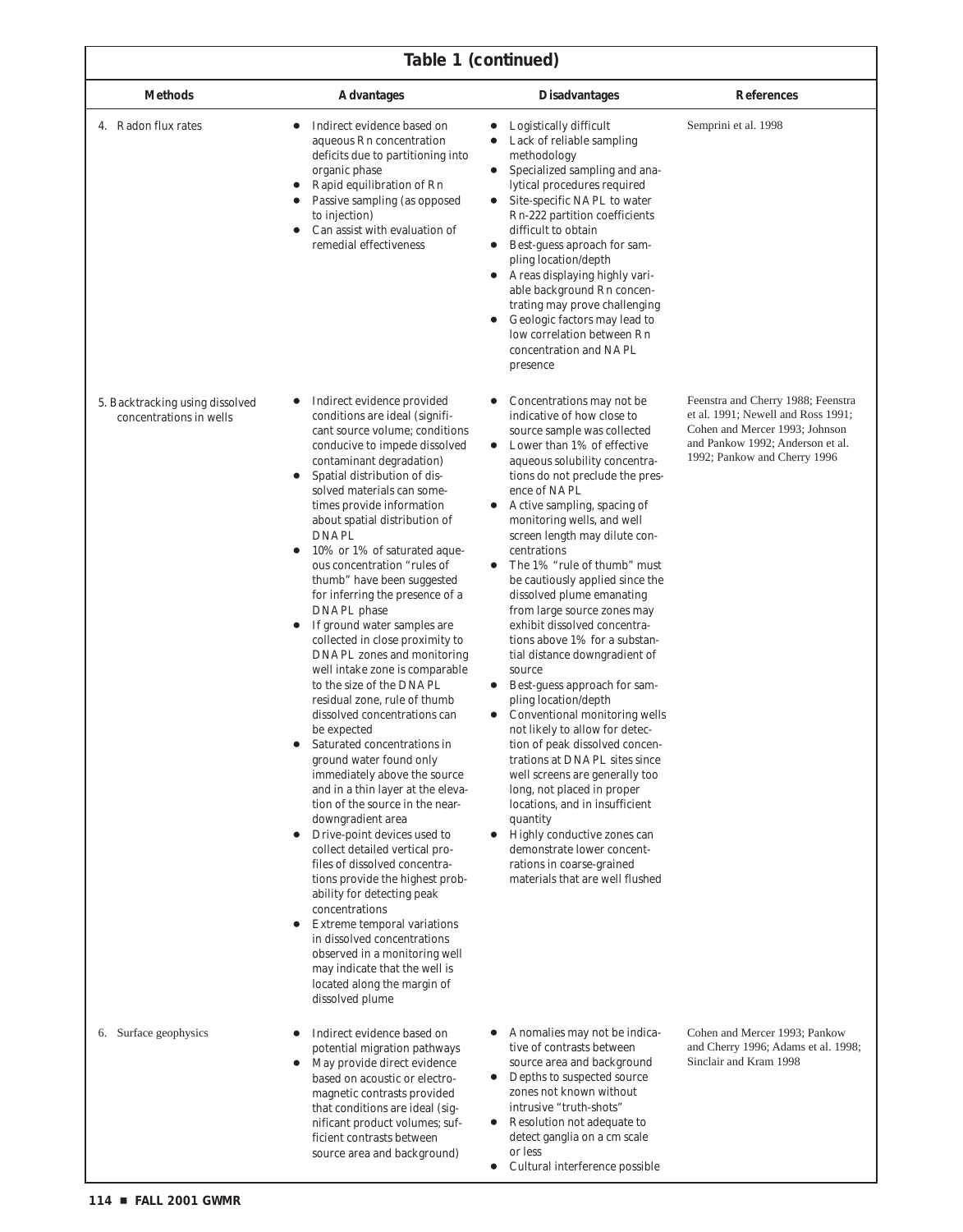| Table 1 (continued)                                                                    |                                                                                                                                                                                                                                                                                                                                                                                                                        |                                                                                                                                                                                                                                                                                                                                                                                                                                              |                                                                                                                                      |  |
|----------------------------------------------------------------------------------------|------------------------------------------------------------------------------------------------------------------------------------------------------------------------------------------------------------------------------------------------------------------------------------------------------------------------------------------------------------------------------------------------------------------------|----------------------------------------------------------------------------------------------------------------------------------------------------------------------------------------------------------------------------------------------------------------------------------------------------------------------------------------------------------------------------------------------------------------------------------------------|--------------------------------------------------------------------------------------------------------------------------------------|--|
| <b>Methods</b>                                                                         | <b>Advantages</b>                                                                                                                                                                                                                                                                                                                                                                                                      | <b>Disadvantages</b>                                                                                                                                                                                                                                                                                                                                                                                                                         | <b>References</b>                                                                                                                    |  |
| 7. Surface geophysics                                                                  | Indirect evidence based on<br>potential migration pathways<br>May provide direct evidence<br>$\bullet$<br>based on acoustic, electromag-<br>netic, gamma, or neutron con-<br>trasts provided that conditions<br>are ideal (significant product<br>volumes; sufficient contrasts<br>between source area and back-<br>ground, porosity and moisture<br>content)                                                          | Anomalies may not be indica-<br>tive of contrasts between<br>source area and background<br>• Resolution not adequate to<br>detect "ganglia" on a cm scale<br>or less<br>Cultural interference possible<br>$\bullet$<br>Porosity or moisture content<br>can interfere with some meth-<br>ods (e.g., neutron logging)                                                                                                                          | Brewster et al. 1992; Cohen and<br>Mercer 1993; Pankow and Cherry<br>1996                                                            |  |
| 8a. CPT methods: permeable<br>membrane sensor; membrane<br>interface probe (MIP)       | Indirect evidence based on<br>VOC partitioning into metal-<br>polymer membrane<br>Can be coupled with lithologic<br>$\bullet$<br>sensors for correlation<br>Can use different types of<br>$\bullet$<br>detectors (FID, PID, XSD,<br>ITMS, etc.)<br><b>Excellent screening method</b><br>with good resolution<br>Can be deployed on smaller<br>direct push units                                                        | When operating with a non-<br>continuous configuration, user<br>required to determine appro-<br>priate depths while "on the<br>fly," which can be difficult in<br>zones of "ganglia"<br>Bulk fluids can not travel<br>٠<br>across membrane<br>Semiquantitative<br>$\bullet$<br>Clogging can occur<br>$\bullet$<br>Limited by lithology<br>$\bullet$<br>Heat front or pressure front<br>٠<br>may inhibit membrane contact<br>with contaminant | Christy 1998                                                                                                                         |  |
| 8b. CPT methods: HydroSparge                                                           | Indirect evidence based on<br>VOC partitioning into carrier<br>gas<br>Can be coupled with lithologic<br>$\bullet$<br>sensors for correlation<br>Can use different types of<br>detectors (FID, PID, ITMS,<br>etc.)                                                                                                                                                                                                      | User required to determine<br>$\bullet$<br>appropriate depths while "on<br>the fly," which can be difficult<br>in zones of "ganglia"<br>System purge not always rapid<br>Clogging can occur<br>$\bullet$<br>Limited by lithology<br>$\bullet$                                                                                                                                                                                                | Davis et al. 1997; Davis et al. 1998                                                                                                 |  |
| 8c. CPT methods: Florescence<br>(e.g., laser induced fluorecence)<br>[LIF]) techniques | Indirect evidence based on flu-<br>orescence of commingled<br>materials (naturally occurring<br>organics, multi-ring fuel com-<br>pounds, etc.)<br>Rapid measurement in real<br>$\bullet$<br>time<br>Depth discreet signals<br>$\bullet$<br>Can be coupled with lithologic<br>sensors for correlation<br>Good screening method with<br>$\bullet$<br>high resolution<br>Can use several off-the-shelf<br>energy sources | Limited by lithology<br>False negatives and positives<br>possible<br>• Commingled fluorophores<br>required<br>Semiquantitative, so requires<br>confirmation samples<br>Not yet fully mature<br>$\bullet$<br>Pressure or heat front may<br>force droplets away from<br>window                                                                                                                                                                 | Kram 1996; Kram 1997; Kram et<br>al. 1997; Kram 1998; Keller and<br>Kram 1998; Kram et al. 2001a;<br>MSE 2000; Lieberman et al. 2000 |  |
| 8d. CPT methods: GeoVis                                                                | Direct evidence based on<br>٠<br>video image processing<br>Can be coupled with lithologic<br>$\bullet$<br>sensors for correlation<br>Data easy to interpret in light<br>colored soil matrix                                                                                                                                                                                                                            | Limited by lithology<br>Rate of data collection limited<br>$\bullet$<br>by ability to visibly process<br>information<br><b>Transparent NAPL droplets</b><br>$\bullet$<br>not detectable<br>Pressure or heat front may<br>$\bullet$<br>force droplets away from<br>window                                                                                                                                                                     | Lieberman and Knowles 1998;<br>Lieberman et al. 2000                                                                                 |  |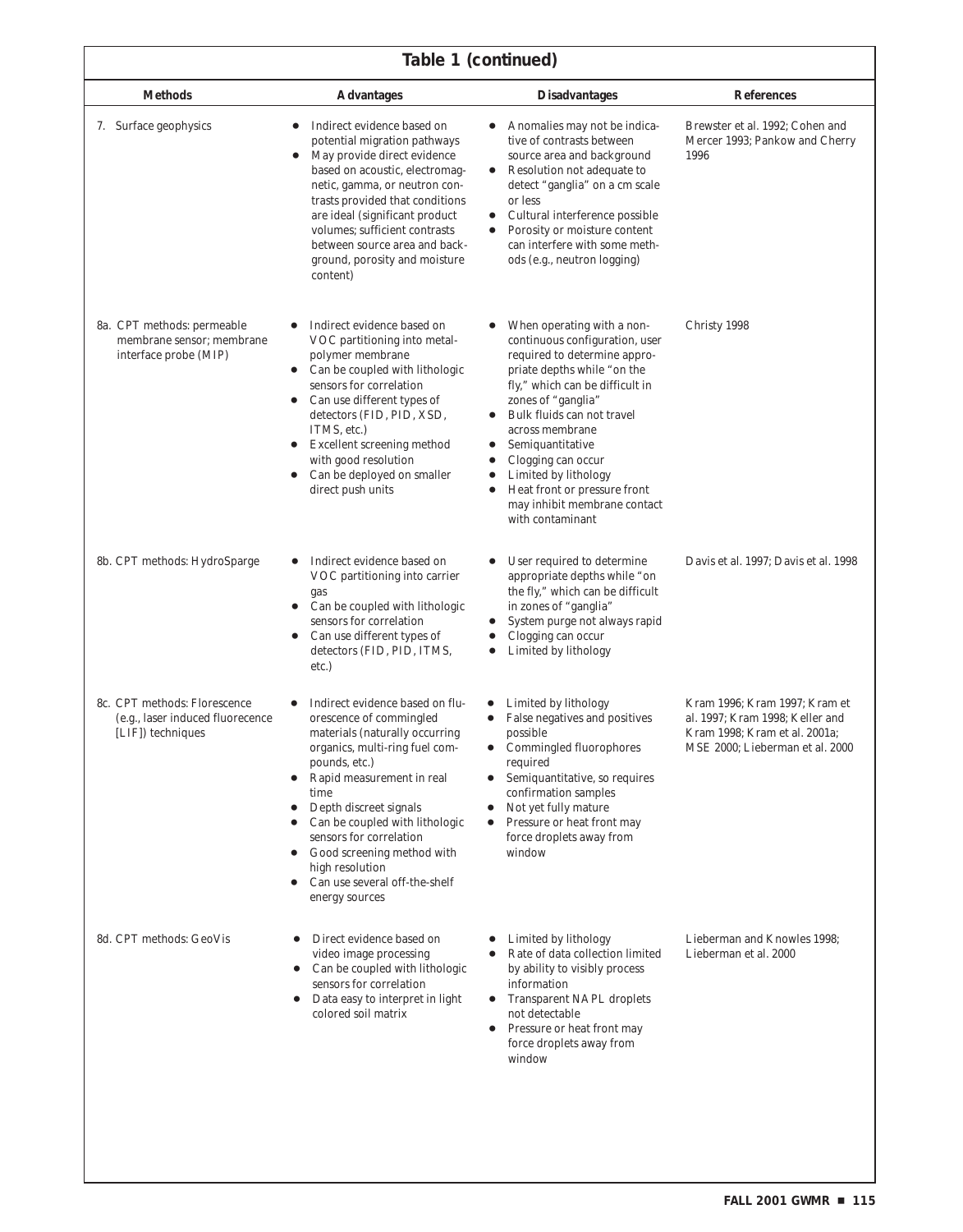| Table 1 (Continued)                                 |                                                                                                                                                                                                                                                                                                                                                                                                                                                                                           |                                                                                                                                                                                                                                                                                                                                                                                                                                                                                                                                                                      |                                                                                |
|-----------------------------------------------------|-------------------------------------------------------------------------------------------------------------------------------------------------------------------------------------------------------------------------------------------------------------------------------------------------------------------------------------------------------------------------------------------------------------------------------------------------------------------------------------------|----------------------------------------------------------------------------------------------------------------------------------------------------------------------------------------------------------------------------------------------------------------------------------------------------------------------------------------------------------------------------------------------------------------------------------------------------------------------------------------------------------------------------------------------------------------------|--------------------------------------------------------------------------------|
| <b>Methods</b>                                      | <b>Advantages</b>                                                                                                                                                                                                                                                                                                                                                                                                                                                                         | <b>Disadvantages</b>                                                                                                                                                                                                                                                                                                                                                                                                                                                                                                                                                 | <b>References</b>                                                              |
| 8e. CPT methods: LIF/GeoVis                         | Direct evidence based on<br>video image processing<br>Can be coupled with lithologic<br>sensors for correlation<br>Data easy to interpret in light<br>colored soil matrix<br>When droplets are transpar-<br>$\bullet$<br>ent, LIF can often indirectly<br>locate source zones                                                                                                                                                                                                             | Limited by lithology<br>$\bullet$<br>Rate of GeoVis data collection<br>٠<br>limited by ability to visibly<br>process information<br>• Commingled fluorophores<br>may be required<br><b>Transparent NAPL droplets</b><br>$\bullet$<br>not detectable by GeoVis<br>Pressure or heat front may<br>$\bullet$<br>force droplets away from<br>window                                                                                                                                                                                                                       | Lieberman and Knowles 1998;<br>Lieberman et al. 1998; Lieberman<br>et al. 2000 |
| 8f. CPT methods: Raman spec-<br>troscopy            | Direct evidence based on<br>Raman scatter<br>Fluorescence may be due to<br>$\bullet$<br>commingled materials (indi-<br>rect evidence for DNAPL)<br>Sensitivity may be enhanced<br>$\bullet$<br>through surface coating<br>(requires sample in contact<br>with substrate for this configu-<br>ration)                                                                                                                                                                                      | Noncontinuous stream of data<br>Fluorescence due to organic<br>$\bullet$<br>materials can interfere<br>Detection threshold depen-<br>$\bullet$<br>dent upon probability of<br>droplets appearing on sapphire<br>window, amount of contami-<br>nants in sediment, type of sedi-<br>ment, soil moisture content,<br>and degree of heterogeneity<br>Pressure or heat front may<br>$\bullet$<br>force droplets away from win-<br>dow<br>Detection enhancement can<br>require longer analytical times                                                                     | Mosier-Boss et al. 1997; Rossabi et al.<br>2000                                |
| 8g. CPT methods: LIF/Raman                          | Indirect evidence based on flu-<br>$\bullet$<br>orescence of commingled<br>materials (naturally occurring<br>organics, multi-ring fuel com-<br>pounds, etc.)<br>Rapid measurement<br>$\bullet$<br>Depth discreet signals<br>Can be coupled with lithologic<br>sensors for correlation<br>Good screening method with<br>$\bullet$<br>high resolution<br>Several off-the-shelf energy<br>sources available<br>Direct evidence based on<br>Raman scatter                                     | Limited by lithology<br>$\bullet$<br>False negatives and positives<br>possible<br>Semiquantitative, so requires<br>$\bullet$<br>confirmation samples<br>Not yet fully mature<br>$\bullet$<br>Pressure or heat front may<br>force droplets away from<br>window                                                                                                                                                                                                                                                                                                        | Kenny et al. (1999)                                                            |
| 8h. CPT methods: electro-chemi-<br>cal sensor probe | Indirect evidence based on<br>$\bullet$<br>soil vapor<br>10 ppm detection levels<br>$\bullet$<br>Sensor is small, has simple cir-<br>cuit requirements, low power<br>needs, and high selectivity                                                                                                                                                                                                                                                                                          | Subaqueous DNAPL may not<br>easily volatilize<br>Not generally depth specific<br>$\bullet$<br>due to migration characteris-<br>tics of materials<br>Preferential pathways can lead<br>$\bullet$<br>to misinterpretation                                                                                                                                                                                                                                                                                                                                              | Adams et al. 1997                                                              |
| 8i. CPT Methods: Waterloo<br>(Ingleton) profiler    | Indirect evidence based on use<br>of direct-push tool to collect<br>aqueous samples from small-<br>spaced ports, determine<br>hydraulic head distribution<br>and hydraulic conductivity dis-<br>tribution<br>Inverse model dissolved con-<br>$\bullet$<br>centrations to generate con-<br>centration profiles, hydraulic<br>conductivity versus concentra-<br>tion comparisons, and map<br>distribution of percent ratio of<br>dominant solvent species to<br>total chlorinated compounds | Dissolved concentrations may<br>$\bullet$<br>not be indicative of proximity<br>to NAPL source<br>Concentrations lower than 1%<br>$\bullet$<br>of effective aqueous solubility<br>do not preclude the presence<br>of NAPL<br>Active sampling may affect<br>$\bullet$<br>concentrations<br>Best-guess approach for sam-<br>$\bullet$<br>pling location/depth<br>Highly conductive zones can<br>$\bullet$<br>demonstrate lower concentra-<br>tions in well-flushed course-<br>grained materials<br>Clogging can occur<br>$\bullet$<br>Limited by lithology<br>$\bullet$ | Pitkin 1998; Sudicky 1986                                                      |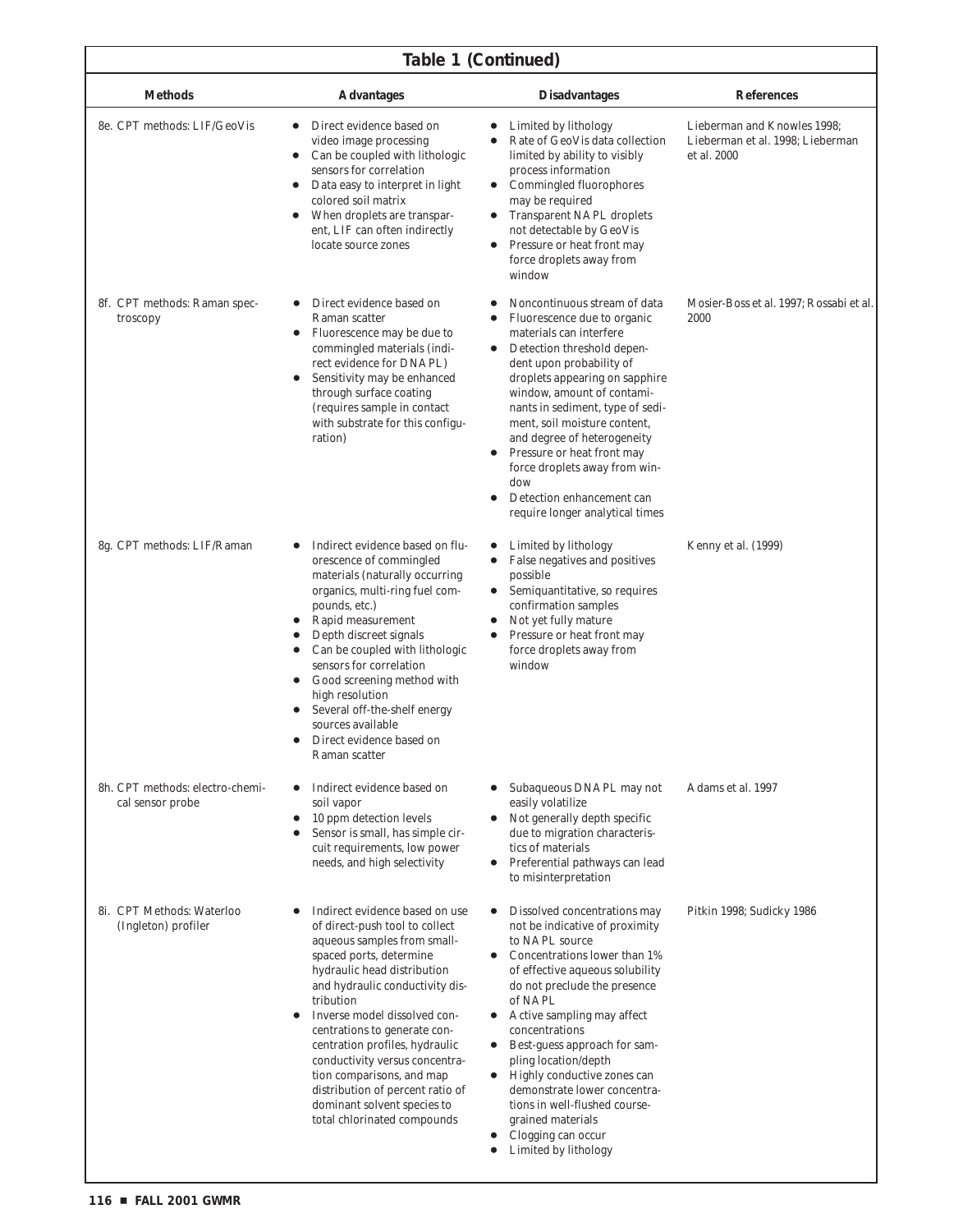| Table 1 (Continued) |                                                                                                       |                                                                                                            |                                                                                                                                                                                                                                                                                                                            |                              |
|---------------------|-------------------------------------------------------------------------------------------------------|------------------------------------------------------------------------------------------------------------|----------------------------------------------------------------------------------------------------------------------------------------------------------------------------------------------------------------------------------------------------------------------------------------------------------------------------|------------------------------|
|                     | <b>Methods</b>                                                                                        | <b>Advantages</b>                                                                                          | <b>Disadvantages</b>                                                                                                                                                                                                                                                                                                       | <b>References</b>            |
|                     | 8j. CPT methods: cosolvent injec-<br>tion/extraction; precision injec-<br>tion/extraction (PIX) probe | Potential direct evidence of<br>presence of DNAPL<br>Can be coupled with lithologic<br>sensors             | Difficult to insure direct con-<br>tact between cosolvent and<br>DNAPL<br>Density differences between<br>cosolvent and DNAPL could<br>pose challenges<br>Best-guess approach for sam-<br>$\bullet$<br>pling location/depth<br>Requires relatively long sam-<br>pling times (approximately<br>two hours or more per sample) | Looney et al. 1998; MSE 2000 |
| 9.                  | Flexible liner underground<br>technologies everting (FLUTe)<br>membrane                               | Direct evidence<br>Can be deployed using CPT<br>$\bullet$<br>Good screening method with<br>good resolution | Qualitative<br>Requires confirmation sam-<br>pling<br>May be difficult to apply in<br>consolidated materials                                                                                                                                                                                                               | <b>MSE 2000</b>              |

concentrations are fairly homogeneous on a local scale. For instance, sites containing radioactive waste or natural uranium deposits would not be appropriate.

#### **Backtracking Dissolved VOC Concentrations in Wells**

One method commonly used to help identify DNAPL source zones is to analyze dissolved VOC concentrations in monitoring wells. Johnson and Pankow (1992) and Anderson et al. (1992) describe the use of downgradient solute concentrations to locate DNAPL source zones through the application of physical and analytical models. The source zone location is estimated by observing the well pattern distribution, noting the localized ground water flow patterns, and backtracking upgradient against the direction of ground water flow. Computer simulations based on measured hydrogeologic properties such as hydraulic conductivity (or permeability), hydraulic gradient, and velocity can be used to generate flownets or particle tracking simulations. Flownets and particle tracking simulations may then be used to elucidate the most probable location of DNAPL source zones. Partitioning calculations comparing pore water concentrations of components to pure-phase aqueous solubility can be conducted to assess the possible presence of residual DNAPL contamination when visible evidence does not exist. While the backtracking approach is often employed in environmental investigations, it is not considered a baseline method in this paper, since monitoring wells are generally installed following conventional soil and water sampling and analysis approaches. An approach that includes the use of a backtracking technique requires several additional components (e.g., permeability tests, well installations, confirmation of DNAPL presence, evaluation of residual-phase versus free-phase product, development of a well-calibrated ground water flow model, etc.) to reach the  $t<sub>2</sub>$  stage.

#### **Geophysical Surveys**

Several geophysical techniques have been used to try to locate DNAPL source zones (Pankow and Cherry 1996; Adams et al. 1998; Sinclair and Kram 1998). Geophysical surveys generally are not capable of directly detecting DNAPLs, but they can assist with determination of geologic structure related to DNAPL migration pathways. These types of approaches can be separated into two main categories: surface and subsurface geophysical surveys, referring to the location of the energy source and the receivers used to interrogate the subsurface.

Surface geophysical surveys generally consist of an energy source (transmitter or impact apparatus) and receivers located at the ground surface. Energy impulses, such as electromagnetic or acoustic impulses, are transmitted to and propagated through the subsurface, either reflected or refracted off the interfaces between layers or between materials with differing signal transmission properties, and the reflected signals are received at several locations on the ground surface. In a three-dimensional survey, a grid of geophones and energy source points are configured to generate data that are sampled from a range of different angles and distances. Data can be analyzed to identify anomalies, which may represent possible pathways and traps for DNAPLs. Confirmation samples must be collected from discrete depths. Wave propagation rates (acoustic or electromagnetic) for each of the subsurface strata must be known to convert time increments to units of length.

Subsurface geophysical surveys are similar to surface geophysical surveys except that they are more intrusive in that the source and/or receivers may be located below the ground surface. As with most screening methods, confirmation drilling, sampling, and analyses are essential. Therefore, additional characterization method components will be required to reach the  $t<sub>2</sub>$  stage when using a geophysical technique for DNAPL source zone characterization. Spatial resolution will depend on type of method used, spacing of receivers, soil and rock type, and several additional factors. Typical resolution is on the order of meters to tens of meters, which may preclude determination of ganglia and microglobule location for most cases.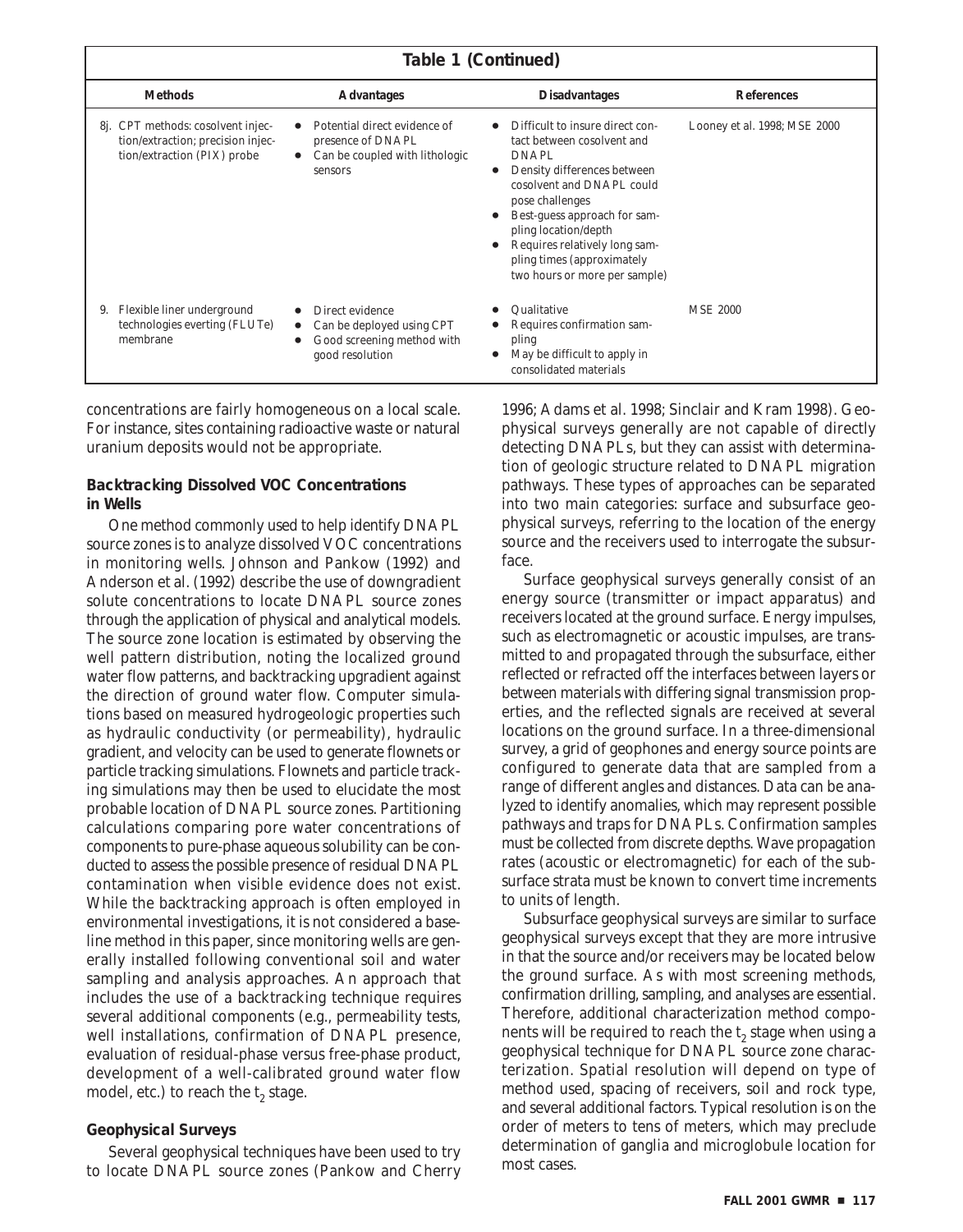#### **Cone Penetrometer Methods—General**

Cone penetrometer (CPT) methods consist of techniques that use a direct-push apparatus to deliver the sensor probes and sampling and analytical devices to depths of interest. Lithology will dictate whether CPT methods can be used at a particular site. For the most part, CPT methods can be used at sites consisting of relatively loosely compacted, noncemented, fine- to medium-textured sedimentary deposits (ASTM 1990). Recent development of robust real-time in situ sensor technologies has revolutionized the chemical and physical site assessment arena. The level of resolution and rapid data acquisition capabilities, coupled with simultaneous technical advances in computer capabilities, have generated new ways to represent and interpret data. The current trend is to mount several sensors onto a single probe, thereby allowing for coupling of lithologic and chemical information (Lieberman et al. 1991; Lieberman and Knowles 1998). With respect to DNAPL detection, some CPT methods provide for direct quantitative detection, while others serve as screening techniques that require confirmation analyses. The following sections describe some of the most promising DNAPL detection methods that use CPT as a delivery platform.

#### **CPT Methods—Permeable Membrane**

The permeable membrane interface probe (MIP) was developed by Geoprobe Systems to allow for near realtime evaluation of subsurface volatile constituents (Christy 1998). The MIP consists of a thin composite (metal and polymer) membrane mounted along the outside of a push rod, which is in contact with a carrier gas line within the probe. The carrier gas line can be connected to several types of detectors, including flame-ionization detectors, photoionization detectors, and ion trap mass spectrometers (ITMS). The probe can be advanced with either a hammer probe or a hydraulic ram system. In practice, the MIP membrane is heated to 80°C to 125°C as it is advanced through the subsurface. VOCs present in the subsurface can partition into the membrane and migrate through it by diffusive flux. Once through the membrane, the carrier gas sweeps the VOCs to the detector. Confirmation samples will be required when using the MIP for DNAPL source zone evaluation. However, the MIP technique, when coupled with lithologic sensors, will allow investigators to rapidly reach the  $t<sub>2</sub>$  stage.

#### **CPT Methods—Hydrosparge**

The U.S. Army Site Characterization and Analysis Penetrometer System (SCAPS) Hydrosparge system integrates a customized CPT probe with a small sampling port, a sparging device, and an aboveground detector situated in the truck. The probe is advanced into the ground water to a target depth and a liquid sample is allowed to enter the sampling port. A direct sparging device bubbles inert helium carrier gas through the sample to purge VOCs. The stripped VOCs are carried to the surface for analysis using an ITMS or gas chromatograph mass spectrometer. The ITMS Hydrosparge system has

demonstrated good correlation ( $\mathbb{R}^2$  = 0.87) with EPA Method 8260 for dissolved halogenated contaminant concentrations ranging from one to several thousand nanograms per milliliter (Davis et al. 1997). Confirmation samples will be required when using the Hydrosparge probe for DNAPL source zone evaluation. However, a DNAPL source zone characterization approach incorporating the Hydrosparge probe technique, when coupled with lithologic sensors, will allow investigators to rapidly reach the  $t_2$  stage.

#### **CPT Methods—Fluorescence Techniques**

Molecular absorption in the UV and visible regions of the electromagnetic spectrum is dependent on the electronic structure of the organic molecule. Absorption of energy results in the elevation of electrons from orbitals in the ground state to higher energy orbitals in an excited state. When the excited electrons cascade toward the ground state, light energy is released as fluorescence emission spectra, which can be readily measured and analyzed (Silverstein et al. 1991). Compounds consisting of double carbon bonds with weakly attached electrons (specifically, polyaromatic hydrocarbons) can be identified using low-energy bombardment techniques. Source energy will dictate which specific analytes and compounds can be detected.

Several energy sources, such as lasers and mercury lamps, have been deployed using the CPT platform. The Tri-Service SCAPS deploys a fiber-optic-based Laser Induced Fluorescence (LIF) chemical detection system, which allows for real-time, in situ subsurface detection of fuel hydrocarbon contaminants (Lieberman et al. 1991). Naturally occurring organic materials, such as humic and fulvic acids, will also fluoresce when exposed to the SCAPS laser system.

While the SCAPS LIF system is not capable of directly detecting pure DNAPLs, many of the hydrocarbon constituents SCAPS can detect are miscible with DNAPLs. These materials can become commingled before or during their introduction into the subsurface. For instance, TCE is often used to clean oil-soaked metal parts. Since petroleum hydrocarbons are miscible with DNAPLs, they can be carried to depths beneath the water table. Detection of hydrocarbons located at depths beneath the water table can assist with the delineation of DNAPLs at sites where both contaminants are present (Kram 1996). Keller and Kram (1998) have demonstrated that fluorophore (i.e., fluorescing compounds) concentrations as low as 1% in chlorinated solvent are detectable with currently available instrumentation. The SCAPS LIF system has been used to indirectly locate DNAPL source zones at several sites by identifying commingled petroleum constituents beneath the water table (Kram 1998; Kram et al. 2001a). In addition, LIF techniques have been coupled with other types of sensors (e.g., Raman, GeoVis, soil type) for analytical and visible confirmation and for identifying potential contaminant pathways. Confirmation samples will be required when using the LIF probe for DNAPL source zone evaluation. However, the LIF probe technique, when coupled with lithologic and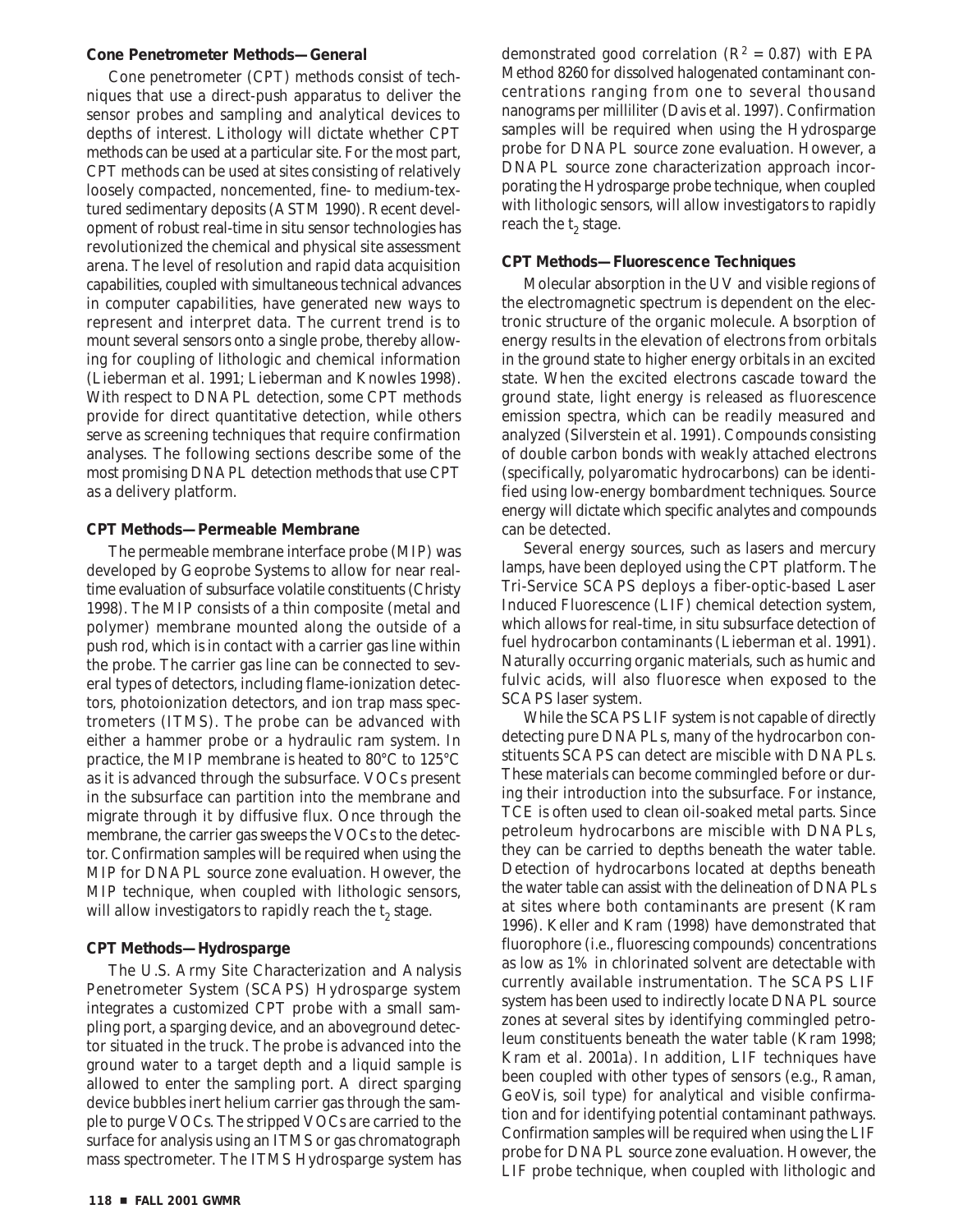visible confirmation sensors, will allow investigators to rapidly reach the  $t<sub>2</sub>$  stage.

#### **CPT Methods—GeoVIS**

The GeoVis is a real-time, in situ, microscopic soil video imaging system developed by the U.S. Navy (Lieberman et al. 1998). The system consists of a miniature charge-coupled device (CCD) video camera coupled with magnification and focusing lens systems integrated into a CPT platform. Soil in contact with the probe is illuminated with an array of white light emitting diodes and imaged through a sapphire window mounted on the probe. The video signal from the camera is returned to the surface, displayed in real-time on a video monitor, recorded on a video cassette recorder (VCR), and captured digitally with a frame grabber installed in a microcomputer system. The digital image data can be incorporated into the SCAPS operation and data processing software to allow for depth-specific video clip recall. In its current configuration, the system images an area that is  $2 \times 2.5$  mm, providing a magnification factor of approximately  $100 \times$  when viewed on a 13-inch monitor. This particular system can be advanced at a rate of approximately 4 in/min. A new system is being developed for advancing a probe capable of delivering a  $5 \times 6.5$  mm image at a rate of approximately 18 in/min.

The GeoVis probe has been pushed into soils known to yield fluorescence responses using a LIF probe, generating images of DNAPL globules. In addition, the Geo-Vis has been combined with a standard LIF probe (Lieberman et al. 2000; Udell et al. 2000). For the Geo-Vis to be most successful, a recognizable color or textural contrast must exist between the DNAPL globules and the soil matrix. Confirmation samples will be required when using the GeoVis probe for DNAPL source zone evaluation. The GeoVis probe technique, when coupled with chemical and lithologic sensors, will allow investigators to rapidly reach the  $t_2$  stage.

#### **CPT Methods—LIF/GeoVis**

The coupling of direct-push sensors can provide compelling evidence of the presence of DNAPL. For instance, the use of LIF coupled to the GeoVis and soil lithology sensors has been successfully demonstrated at several sites (Lieberman et al. 1998; Lieberman et al. 2000; Kram et al. 2001a). In practice, each of the sensor systems collects in situ data, which is displayed in real-time. Correlation between indirect DNAPL identification using the LIF and direct detection GeoVis information has been strong where visible contrasts between soil color and DNAPL color are recognizable, and where commingled LNAPL and DNAPL materials are present. Confirmation samples may be required when using the LIF/GeoVis probe for chlorinated DNAPL source zone evaluation. The LIF/GeoVis probe technique, when coupled with lithologic sensors, will allow investigators to rapidly reach the  $t_2$  stage.

#### **CPT Methods—Raman Spectroscopy**

Raman spectroscopy relies on the detection of light wavelength shifts from compounds of interest and is capable of direct identification of several chlorinated DNAPL constituents, while fluorescence techniques are not. Raman spectroscopy is used to detect light inelastically scattered from incident radiation. Energy shifts in the scattered light are correlated to the vibrational modes of particular compounds, so compound-specific spectra are generated. The number of vibrational modes and associated energies of these modes are unique to each compound. When performing Raman spectroscopy with a monochromatic light source such as a laser, both fluorescence and scattering occur. The fluorescent signal can potentially obscure the Raman spectrum. Since fluorescence emission is fixed in wavelength, the incident light source wavelength is often altered to elucidate the Raman signal. Standard signal processing (i.e., edge detection and filtering) has also been effective at extracting the Raman signal out of a fluorescent background (Mosier-Boss et al. 1997). A Raman device has been coupled to a CPT platform and successfully used to identify subsurface DNAPL constituents by their unique spectral signatures at the Savannah River Site in Aiken, South Carolina (Rossabi et al. 2000). Although confirmation samples are not required to verify a Raman detection of DNAPL, the Raman technique may require a threshold mass fraction of DNAPL for detection. As with other strategies, confirmation samples are advised. The Raman probe technique, when coupled with lithologic sensors, can allow investigators to reach the  $t<sub>2</sub>$  stage.

#### **CPT Methods—LIF/Raman**

The coupling of LIF and Raman techniques into a direct push-probe has proven useful at a former drycleaner site in Jacksonville, Florida (Kenny et al. 1999). Confirmation samples will be required when using the LIF/Raman probe for chlorinated DNAPL source zone evaluation. The LIF/Raman probe technique, when coupled with lithologic sensors, will allow investigators to rapidly reach the t<sub>2</sub> stage.

#### **CPT Methods—Electrochemical Sensor**

Electrochemical sensors that respond to chlorine have been used to detect chlorinated hydrocarbon organic vapors in soils (Adams et al. 1997). In practice, the probe is advanced to the maximum depth of interest (generally based on probe soil sensors). Soil vapors pass through a vapor sampling port in contact with the soil and are pneumatically transported to the sensor inside the probe. Chlorine gas levels are measured as the probe is retracted to the surface. The sensor signal, calibrated on a periodic basis to allow for semiquantification, is proportional to the chlorine concentration in the vapors. Electrochemical sensors must be combined with permeability tests, well installations, and other methods to reach the  $t_2$  characterization stage. Electrochemical sensor data can help determine optimal locations for further intrusive efforts beneath the water table.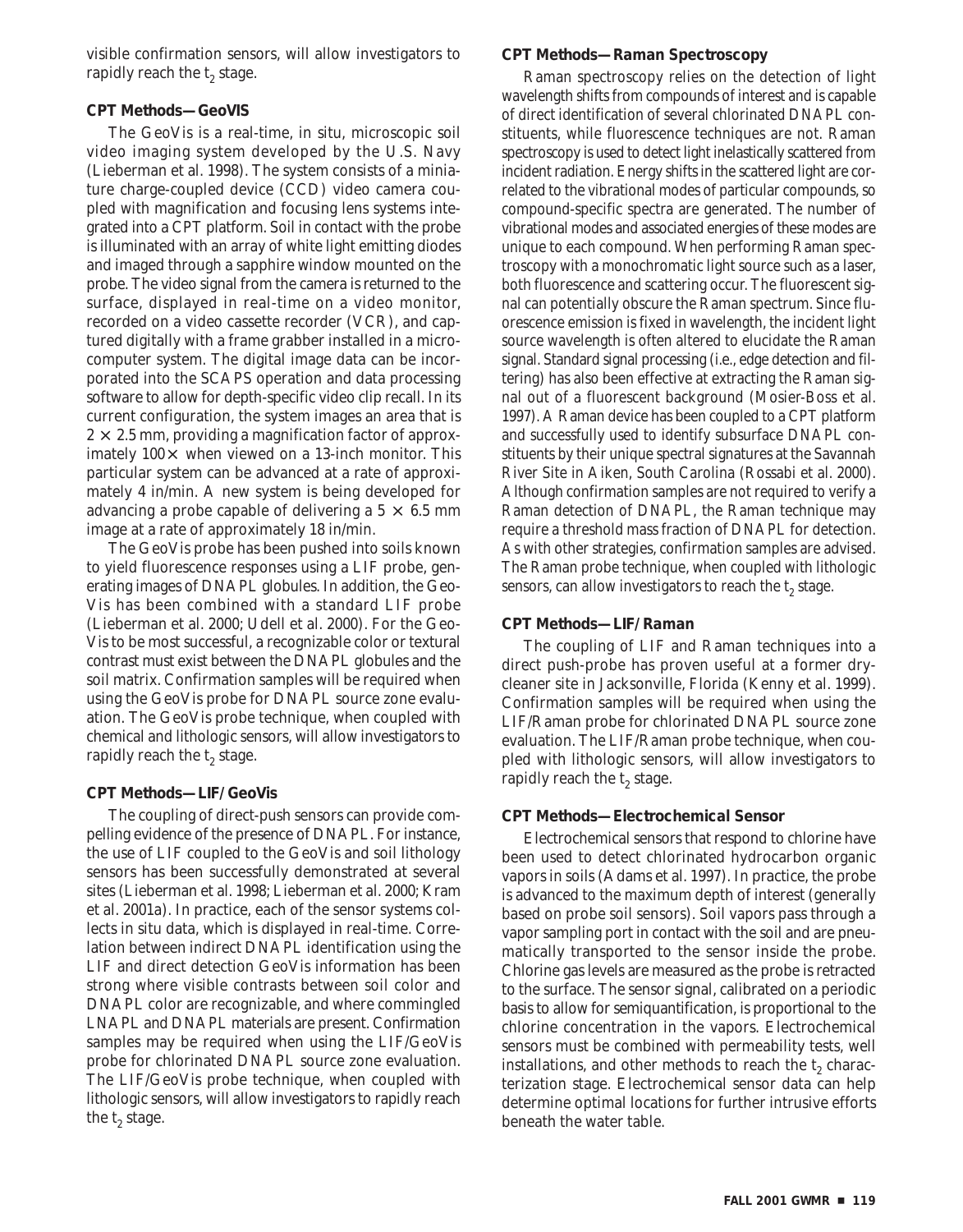#### **CPT Methods—Waterloo (Ingleton) Profiler**

The Waterloo Profiler, developed at the Waterloo Centre for Groundwater Research (Pitkin 1998), consists of a stainless-steel drive point with small-diameter (typically 0.156-inch) circular ports fitted with 25-mesh stainless-steel screen. The ports are each connected to a common reservoir in the tip of the profiler, which is connected to a delivery system comprising stainless-steel tubing within the profiler and a peristaltic pump at the surface. Ground water can be sampled from several discrete depths with inch-scale vertical resolution. In addition, depth-discrete aquifer testing can be conducted to generate a vertical profile of hydraulic conductivity and hydraulic head. The device has been used successfully to map DNAPL source zones by profiling in transects normal to the axis of the hydraulic gradient (Pitkin 1998). In addition, solute concentrations along transects and hydraulic head profiles have been used to "backtrack" to identify potential DNAPL source areas upgradient of the profiling regions. Confirmation samples are required when using the Waterloo Profiler for DNAPL source zone evaluation. The Waterloo Profiler technique, when coupled with analysis of depth discrete solute concentrations, piezometric head values, and estimates of hydraulic conductivity, will allow investigators to reach the  $t_2$  stage.

### **CPT Methods—Cosolvent Injection/Extraction; Precision Injection/Extraction (PIX)**

The cosolvent injection/extraction (or precision injection/extraction [PIX] method functions by solubilizing, mobilizing, and recovering the NAPL in contact with either a single well or a specialized probe. In practice, the probe is advanced to a target depth (or a well is packed to isolate the screen zone). A known amount of water with a conservative tracer of fixed concentration is injected a few inches into the formation and recovered by overextraction (extracting a larger volume than what was originally injected). Then a known amount of alcohol is injected and overextracted. Differences in component concentrations, alcohol concentrations, and tracer concentrations are compared to determine the potential presence of DNAPL using a mass-balance approach (Looney et al. 1998). Lithologic sensors can be incorporated to help identify candidate DNAPL zones based on potential migration conduits. This technique has been successfully implemented at the Interagency DNAPL Consortium site in Cape Canaveral, Florida (MSE 2000). Confirmation samples will be required when using the PIX technique for DNAPL source zone evaluation. The PIX technique, when coupled with relative permeability data, can allow investigators to reach the  $t<sub>2</sub>$  stage.

#### **Ribbon NAPL Sampler Flexible Liner Underground Technologies Everting (FLUTe)**� **Membrane**

The Ribbon NAPL Sampler FLUTe device consists of an inflatable membrane used to deploy a hydrophobic absorbent ribbon that is forced against the side of a borehole or penetrometer push hole in zones of suspected

DNAPL contamination. If DNAPLs are present, they will wick into the ribbon. The membrane device is retracted using a tether connected to the deepest portion of the liner, and the ribbon is visually inspected and analyzed for DNAPLs (MSE 2000). Analysis consists of extraction and measurement of the concentration of contaminants adsorbed onto the ribbon, or visual review of Sudan IV dye-stained intervals. Recently, a Sudan IV-impregnated ribbon was successfully used at the Savannah River Site in Aiken, South Carolina, and at Cape Canaveral, Florida (MSE 2000; Riha et al. 2000). The membrane was deployed using a CPT. Confirmation samples may be required when using the FLUTe technique for DNAPL source zone evaluation. The FLUTe technique, when coupled with lithologic information and permeability analyses, can allow investigators to reach the  $t<sub>2</sub>$  stage.

# **Discussion and Conclusions**

This paper describes and compares many of the methods and approaches currently used to detect and delineate DNAPL contaminant source zones. Specific advantages and disadvantages for several methods are presented in Table 1. Cost comparisons for various approaches using hypothetical scenarios will be published in a companion paper (Kram et al. 2001b). Perhaps the most important issue raised deals with the recognition that each candidate method must be placed in its proper context within the characterization process. The process itself is therefore considered an approach that consists of several methods, each serving to complement individual method components. It is through this recognition that a true assessment of the anticipated site management costs and project duration can be derived.

Methods described as baseline in this paper are clearly not valid for most cases. The level of resolution and detail required for site assessment and remedial design are not generally achievable using these techniques. However, these approaches can serve as confirmation efforts, provided a specific DNAPL source location is suspected based on more rigorous alternatives such as those described in this paper.

Because each method has specific advantages and disadvantages, several methods can be complementary in an overall site management plan, each serving a particular niche. This can be considered a "hybrid" approach, whereby the strengths of individual characterization components are exploited at the most appropriate and logical times in the site management process. An example characterization approach at an unconsolidated alluvium site begins with the collection of a lithologic profile followed by deployment of the direct-push FLUTe or LIF/GeoVis method, then analysis of confirmation samples. After determining the location of the DNAPL source zone, discreetly screened or multilevel wells can be installed and a Radon flux rate survey or PITT survey can be used to estimate the amount of NAPL present. For sites comprising fractured crystalline rock or karst, one can initially screen the site with a geophysical survey (including vertical profiling to convert units of time to units of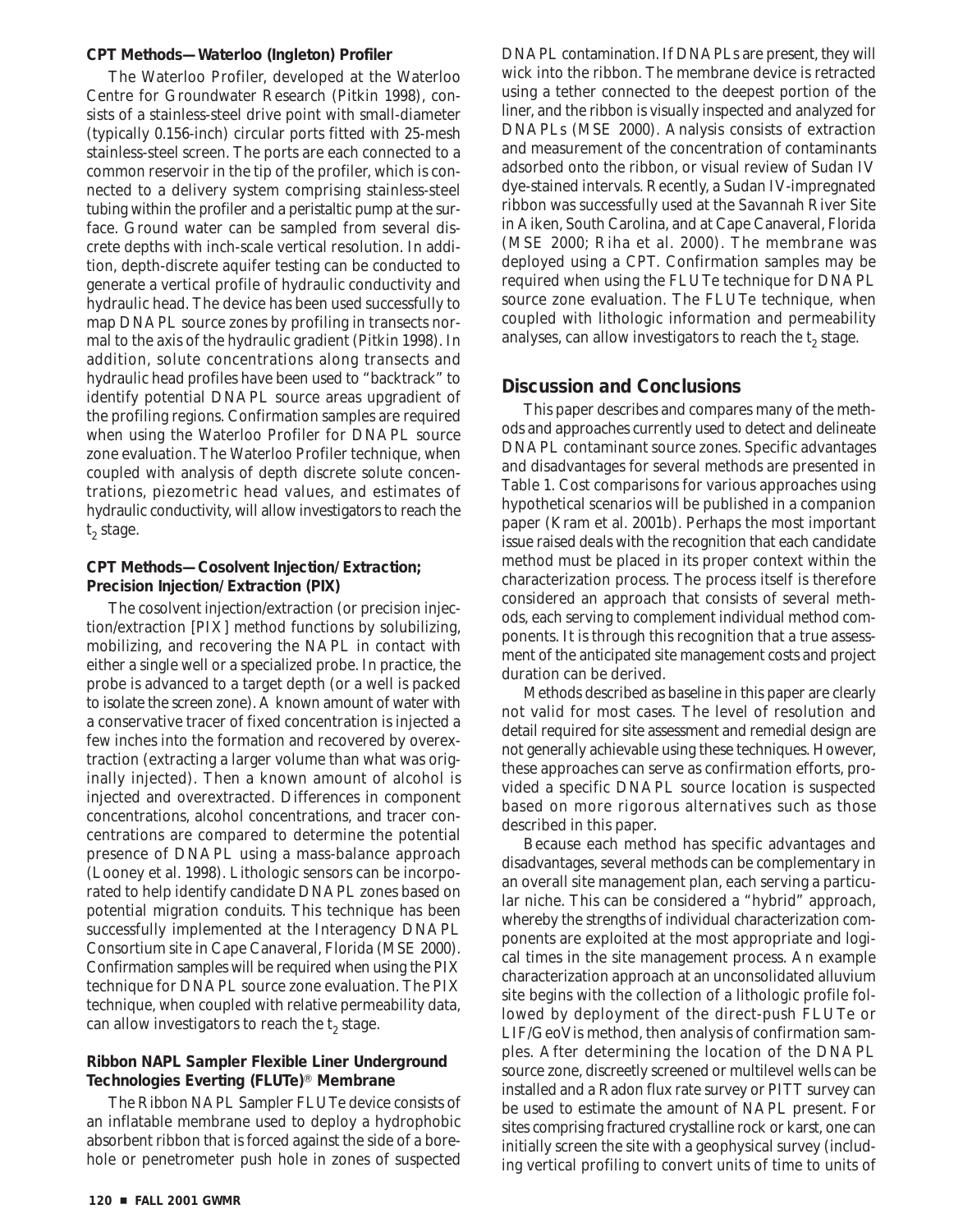length or depth). Following the geophysical survey, the FLUTe method (deployed via drill rig) and confirmation effort can be conducted to determine the location of the DNAPL source area. Discreetly screened or multilevel wells can then be installed and a Radon flux rate survey or PITT can be used to estimate the amount of NAPL present. The number of available method combinations and potential options are extensive.

While this paper describes and compares the specific DNAPL characterization approaches, it will be up to the reader to determine which approach is most appropriate for their specific site conditions and concerns. In general, cost will most likely be the determining factor for approach selection (Kram et al. 2001b). However, several approach limitations should weigh heavily in the ultimate selection of the most appropriate site management strategy. For instance, CPT methods cannot be used in gravel or highly consolidated soils. Similarly, approaches such as soil-gas surveys and surface geophysical surveys generally require relatively more confirmation sampling due to the limited depth resolution provided by the field data. These factors, as well as others presented in this paper and in the companion cost comparison paper, should be carefully considered prior to making the financial commitment to a DNAPL characterization site management strategy.

### **Acknowledgments**

We would like to gratefully acknowledge Dr. Richard Jackson for his critical insight and guidance during the preparation of this manuscript. In addition, information provided by Dr. Jeff Douthitt was instrumental in helping to formulate and refine several cost assumptions. We are also grateful to Dr. Dawn Kaback for her critical review and guidance. The assumptions stated in this paper are the opinions of the authors and do not constitute endorsements of particular approaches or methods, nor are they representative of the opinions of their organizations.

**Editor's Note:** The use of brand names in peer-reviewed papers is for identification purposes only and does not constitute endorsement by the authors, their employers, or the National Ground Water Association.

#### **References**

- Adams, J.W., W.M. Davis, E.R. Cespedes, W.J. Buttner, and M.W. Findlay. 1997. Development of cone penetrometer electrochemical sensor probes for chlorinated solvents and explosives. In *Proceedings of a Specialty Conference on Field Analytical Methods for Hazardous Wastes and Toxic Chemicals*, 667–670. Pittsburgh, Pennsylvania: Air and Waste Management Association.
- Adams, M.L., B. Herridge, N. Sinclair, T. Fox, and C. Perry. 1998. 3-D seismic reflection surveys for direct detection of DNAPL. In *Proceedings of the First International Conference on Remediation of Chlorinated and Recalcitrant Compounds, Non-Aqueous-Phase Liquid*s, 155–160. Columbus, Ohio: Battelle Press.
- American Society for Testing and Materials. 1990. ASTM D3441, Standard Method for Deep Quasi-Static, Cone and Friction-Cone Penetration Tests of Soil. West Conshohocken, Pennsylvania: ASTM.
- Annable, M.D., J.W. Jawitz, P.S.C. Rao, D.P. Dai, H. Kim, and A.L. Wood. 1998. Field evaluation of interfacial and partitioning tracers for characterization of effective NAPL-water contact areas. *Ground Water* 36, no. 3: 495–502.
- Anderson, M.R., R.L. Johnson, and J.M. Pankow. 1992. Dissolution of dense chlorinated solvents into groundwater. 3. Modeling contaminant plumes from fingers and pools of solvent. *Environmental Science and Technology* 26, 901–908.
- Brewster, M.L., A.P. Annan, J.P. Greenhouse, G.W. Schneider, and J.D. Redman. 1992. Geophysical detection of DNAPLs: Field experiments. In *Proceedings of International Association of Hydrogeologists Conference*, 176–194.
- Burt, R.A., R.D. Norris, and D.J. Wilson. 1998. Modeling mass transport effects in partitioning inter-well tracer tests. In *Proceedings of the First International Conference on Remediation of Chlorinated and Recalcitrant Compounds, Non-Aqueous-Phase Liquids*, 119–124. Columbus, Ohio: Battelle Press.
- Christy, T.M. 1998. A permeable membrane sensor for the detection of volatile compounds in soil. In *Proceedings of the Annual Meeting of the Environmental and Engineering Geophysical Society*, 65–72.
- Cohen, R.M., and J.W. Mercer. 1993. *DNAPL Site Characterization*. Boca Raton, Florida: Smoley.
- Cohen, R.M, A.P. Bryda, S.T. Shaw, and C.P. Spalding. 1992. Evaluation of visual methods to detect NAPL in soil and water. *Ground Water Monitoring Review* 12, no. 4: 132–141.
- Davis W.M., J.F. Powell, K. Konecny, J. Furey, C.V. Thompson, M. Wise, and G. Robitaille. 1997. Rapid in-situ determination of volatile organic contaminants in groundwater using the site characterization and analysis penetrometer system. In *Proceedings of Field Analytical Methods for Hazardous Wastes and Toxic Chemicals Conference*, VIP 71, 464–469, by Air and Waste Management Association. Pittsburgh, Pennsylvania: Air and Waste Management Association.
- Davis, W. M., M.B. Wise, J.S. Furey, and C.V. Thompson. 1998. Rapid detection of volatile organic compounds in groundwater by in situ purge and direct-sampling ion-trap mass spectrometry. *Field Analytical Chemistry and Technology* 2, no. 2: 89–96.
- Dwarakanath, V., N. Deeds, and G.A. Pope. 1999. Analysis of partitioning interwell tracer tests. *Environmental Science and Technology* 33, no. 16: 3829–3836.
- Feenstra, S., D.M. Mackay, and J.A. Cherry. 1991. Presence of residual NAPL based on organic chemical concentrations in soil samples. *Ground Water Monitoring Review* 11, no. 2: 128–136.
- Feenstra, S., J.A. Cherry, and B.L. Parker. 1996. Conceptual models of the behavior of dense non-aqueous phase liquids (DNAPLS) in the subsurface. In *Dense Chlorinated Solvents and Other DNAPLs in Groundwater: History, Behavior, and Remediation*, 53–88. Waterloo, Ontario, Canada: Waterloo Press.
- Feenstra, S., and J.A. Cherry. 1988. Subsurface contamination by dense non-aqueous phase liquid (DNAPL) chemicals. In *Proceedings of International Groundwater Symposium, International Association of Hydrogeologists,* 62–69.
- Jin, M., M. Delshad, V. Dwarakanath, D.C. McKinney, G.A. Pope, K. Sepehrnoori, C.E. Tilburg, and R.E. Jackson. 1995. Partitioning tracer test for detection, estimation and remediation performance assessment of subsurface nonaqueous phase liquids. *Water Resources Research* 31, no. 5: 1201–1211.
- Johnson, R.L., and J.M. Pankow. 1992. Dissolution of dense chlorinated solvents into groundwater. 2. Source functions for pools of solvents. *Environmental Science and Technology* 26, no. 5: 896–901.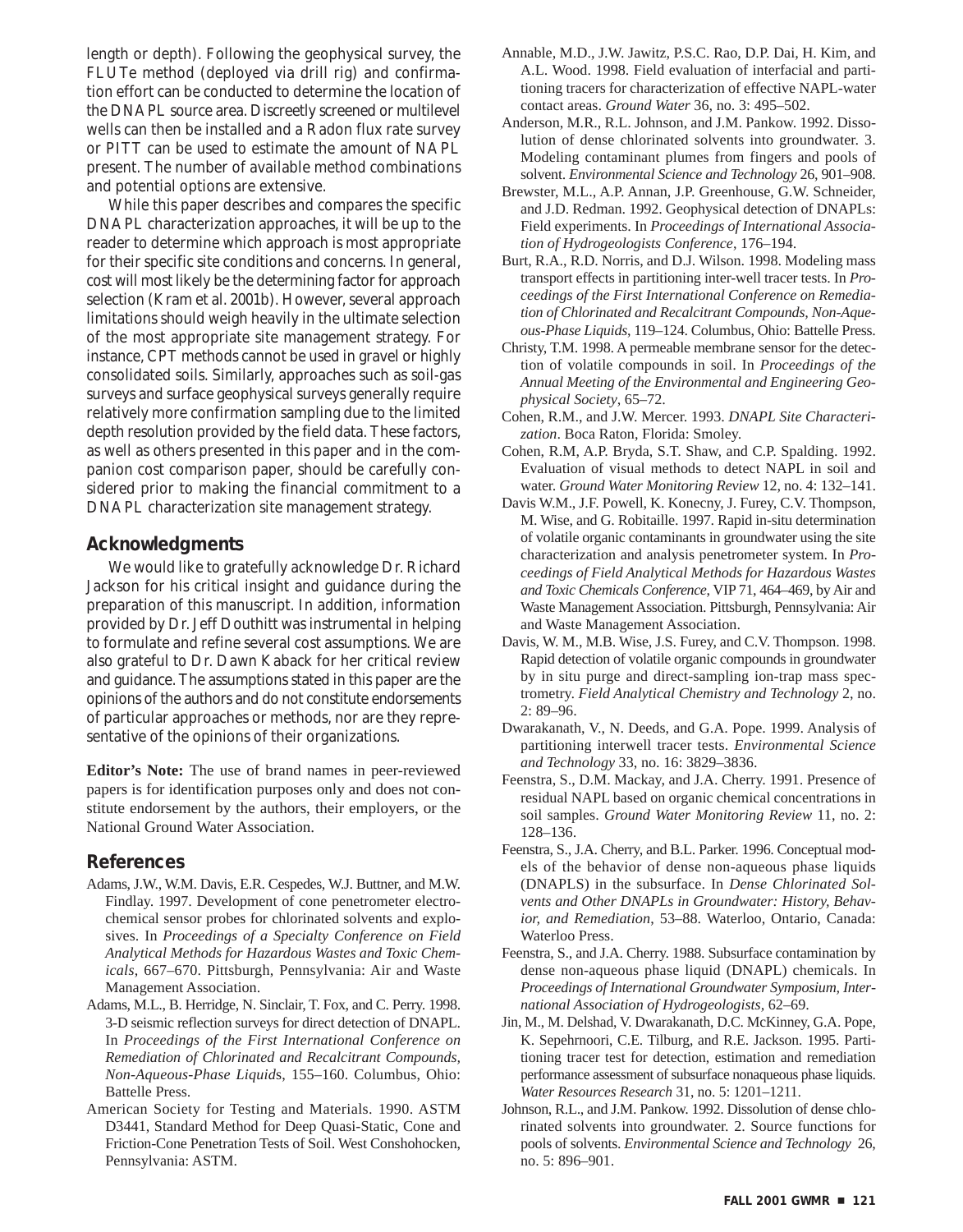- Keller, A.A., and M.L. Kram. 1998. Use of fluorophore/DNAPL mixtures to detect DNAPLs in-situ. In *Nonaqueous-Phase Liquids, Remediation of Chlorinated and Recalcitrant Compounds*, ed. Godage B. Wickramanayake and Robert E. Hinchee, 131–136. Columbus, Ohio: Battelle Press.
- Keller, A.A., M.J. Blunt, and P.V. Roberts. 2000. Behavior of dense non-aqueous phase liquids in fractured porous media under two-phase flow conditions. *Transport in Porous Media*  38, nos. 1-2: 189–203.
- Kenny, J.E., J.W. Pepper, A.O. Wright, Y.M. Chen, S.L. Schwartz, and C.G. Skelton. 1999. *Subsurface Contamination Monitoring Using Laser Fluorescence*, ed. K. Balshaw-Biddle, C. L. Oubre, and C. Herb Ward. Boco Raton, Florida: Lewis Publishers.
- Knox, R.C., D.A. Sabatini, M. Goodspeed, M. Hasegawa, and L. Chen. 1998. Hydraulic considerations for advanced subsurface characterization and remediation technologies. *IAHS Publication* 250, 391–399.
- Kram, M.L. 1996. Framework for successful SCAPS deployment. In *Proceedings of the Sixth Annual AEHS West Coast Conference on Contaminated Soils and Groundwater: Analysis, Fate, Environmental and Public Health Effects, and Remediation*. Amherst, Massachusetts: Amherst Scientific Publishers.
- Kram, M.L. 1997. Use of SCAPS petroleum hydrocarbon sensor technology for real-time indirect DNAPL detection. In *Proceedings of the Seventh Annual AEHS West Coast Conference on Contaminated Soils and Groundwater: Analysis, Fate, Environmental and Public Health Effects, and Remediation*. Amherst, Massachusetts: Amherst Scientific Publishers.
- Kram, M.L., M. Dean, and R. Soule. 1997. The ABCs of SCAPS. *Soil and Groundwater Cleanup*, May 20–22.
- Kram, M.L. 1998. Use of SCAPS petroleum hydrocarbon sensor technology for real-time indirect DNAPL detection. *Journal of Soil Contamination* 7, no. 1: 73–86.
- Kram, M.L., S.H. Lieberman, J. Fee, and A.A. Keller. 2001a. Use of LIF for real-time in-situ mixed NAPL source zone detection. *Ground Water Monitoring and Remediation* 21, no. 1: 67–76.
- Kram, M.L., A.A. Keller, J. Rossabi, and L.G. Everett. 2001b. DNAPL characterization methods and approaches, Part II: Cost comparisons. *Ground Water Monitoring & Remediation*, in press.
- Lieberman, S.H., G.A. Theriault, S.S. Cooper, P.G. Malone, R.S. Olsen, and P.W. Lurk. 1991. Rapid, subsurface, in-situ field screening of petroleum hydrocarbon contamination using laser induced fluorescence over optical fibers. In *Proceedings of Second International Symposium on Field Screening Methods for Hazardous Wastes and Toxic Chemicals*, 57–63, by U.S. Environmental Protection Agency. Washington, D.C.: U.S. EPA.
- Lieberman, S.H., and D.S. Knowles. 1998. Cone penetrometer deployed in situ video microscope for characterizing sub-surface soil properties. *Field Analytical Chemistry and Technology* 2, no. 2: 127–132.
- Lieberman, S.H., G.W. Anderson, and A. Taer. 1998. Use of a cone penetrometer deployed video-imaging systems for in situ detection of NAPLs in subsurface soil environments. In *Proceedings of 1998 Petroleum Hydrocarbon and Organic Chemicals in Ground Water: Prevention, Detection, and Remediation, Conference and Exposition*, by National Ground Water Association, 384–390. Westerville, Ohio: NGWA.
- Lieberman, S.H., P. Boss, G.W. Anderson, G. Heron, and K.S. Udell. 2000. Characterization of NAPL distributions using insitu imaging and LIF. In *Proceedings of the Second International Conference on Remediation of Chlorinated and Recalcitrant Compounds*. Columbus, Ohio: Battelle Press.
- Looney, B.B., K.M. Jerome, and C. Davey. 1998. Single well DNAPL characterization using alcohol injection/extraction. In *Proceedings of the First International Conference on Remediation of Chlorinated and Recalcitrant Compounds, Non-Aqueous-Phase Liquids*, 113–118. Columbus, Ohio: Battelle Press.
- Marrin, D.L. 1988. Soil-gas sampling and misinterpretation. *Ground Water Monitoring Review* 8, 51–54.
- Marrin, D.L., and H.B. Kerfoot. 1988. Soil-gas surveying techniques. *Environmental Science and Technology* 22, no. 7: 740–745.
- Meinardus, H.W., R.E. Jackson, M. Jin, J.T. Londergan, S. Taffinder, and J.S. Ginn. 1998. Characterization of a DNAPL zone with partitioning interwell tracer tests. In *Proceedings of the First International Conference on Remediation of Chlorinated and Recalcitrant Compounds, Non-Aqueous-Phase Liquids*, 143–148.
- Mosier-Boss, P.A., R. Newbery, and S.H. Lieberman. 1997. Development of a cone penetrometer deployed solvent sensor using a SERS fiber optic probe. In *Proceedings of a Specialty Conference on Field Analytical Methods for Hazardous Wastes and Toxic Chemicals*, 588–599. Pittsburgh, Pennsylvania: Air and Waste Management Association.
- MSE Technology Applications Inc. 2000. *Cost Analysis of Dense Non Aqueous Phase Liquid Characterization Tools*. U.S. Department of Energy, Contract No. DE-AC22-96EW96405.
- Nelson, N.T., and M.L. Brusseau, 1996. Field study of the partitioning tracer method for detection of dense nonaqueous phase liquid in a trichloroethene-contaminated aquifer. *Environmental Science and Technology* 30, no. 9: 2859–2863.
- Nelson, N.T., M. Oostrom, T.W. Wietsma, and M.L. Brusseau. 1999. Partitioning tracer method for the in situ measurement of DNAPL saturation: Influence of heterogeneity and sampling method. *Environmental Science and Technology* 33, no. 22: 4046–4053.
- Newell, C., and R.R. Ross. 1991. *Estimating Potential for Occurrence of DNAPL at Superfund Sites, Quick Reference Guide Sheet*. U.S. Environmental Protection Agency, publication number 9355.4-07FS. Washington, D.C.: EPA.
- Pankow, J.F., and J.A. Cherry. 1996. *Dense Chlorinated Solvents and Other DNAPLs in Groundwater: History, Behavior, and Remediation*. Portland, Oregon: Waterloo Press.
- Payne, T., J. Brannon, R. Falta, and J. Rossabi. 1998. Detection limit effects on interpretation of NAPL partitioning tracer tests. In *Proceedings of the First International Conference on Remediation of Chlorinated and Recalcitrant Compounds, Non-Aqueous-Phase Liquids*, 125–130. Columbus, Ohio: Battelle Press.
- Pitkin, S.E., 1998. Detailed subsurface characterization using the Waterloo profiler. In *Proceedings of the Symposium on the Application of Geophysics to Environmental and Engineering Problems,* 53–64. Wheat Ridge, Colorado: Environmental and Engineering Geophysical Society.
- Riha, B.D., J. Rossabi, C.A. Eddy-Dilek, D. Jackson, and C. Keller, 2000. DNAPL characterization using the ribbon NAPL sampler: Methods and results. In *Proceedings of the Second International Conference on Remediation of Chlorinated and Recalcitrant Compounds*, 33–40. Columbus, Ohio: Battelle Press.
- Rossabi, J., B.D. Riha, C.A. Eddy-Dilek, A. Lustig, M. Carrabba, W.K. Hyde, and J. Bello. 2000. Field tests of a DNAPL characterization system using cone penetrometer-based Raman spectroscopy. *Ground Water Monitoring & Remediation* 20, no. 4: 72–81.